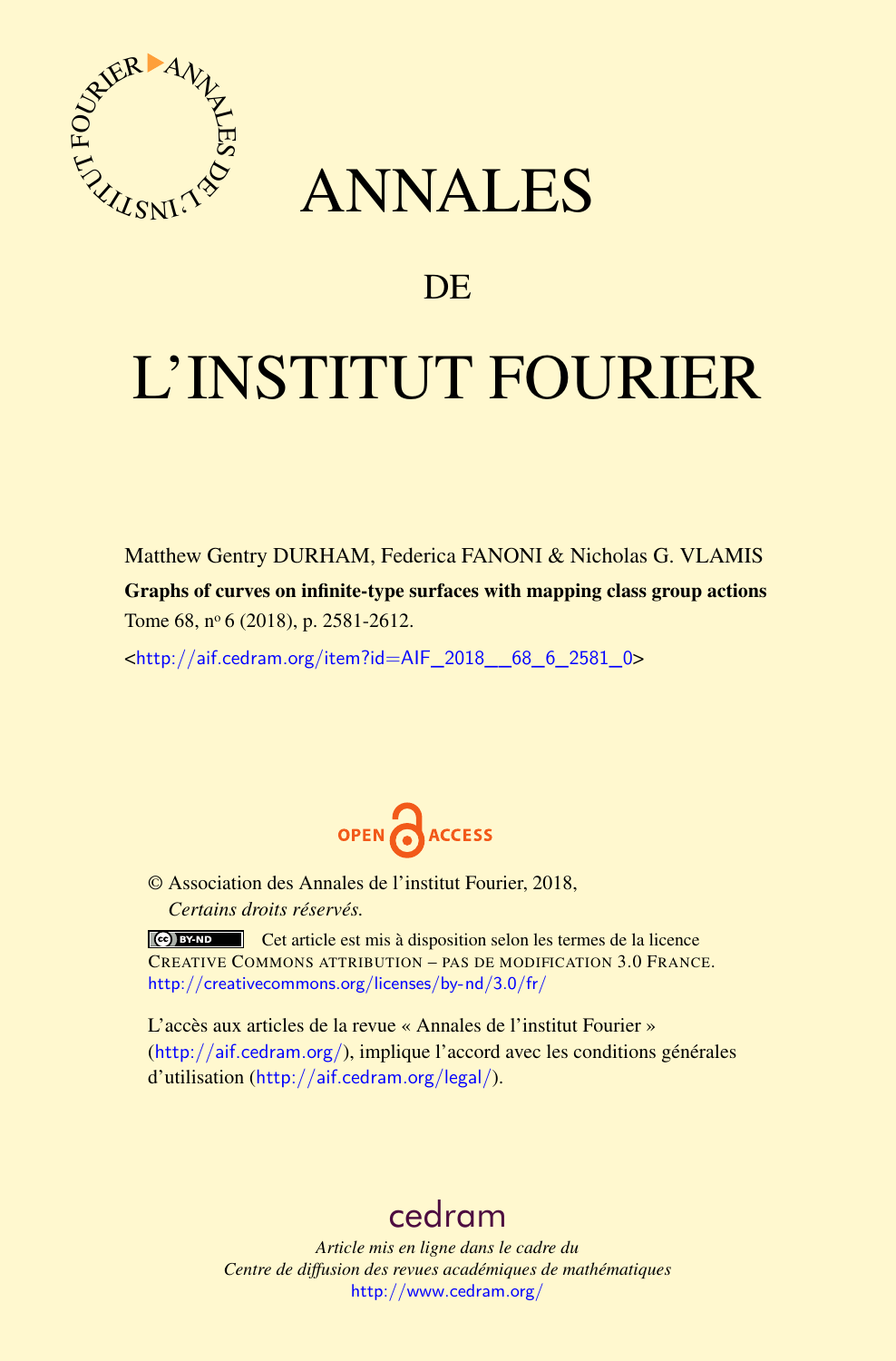#### GRAPHS OF CURVES ON INFINITE-TYPE SURFACES WITH MAPPING CLASS GROUP ACTIONS

**by Matthew Gentry DURHAM, Federica FANONI & Nicholas G. VLAMIS**

 $ABSTRACT.$  We study when the mapping class group of an infinite-type surface *S* admits an action with unbounded orbits on a connected graph whose vertices are simple closed curves on *S*. We introduce a topological invariant for infinite-type surfaces that determines in many cases whether there is such an action. This allows us to conclude that, as non-locally compact topological groups, many big mapping class groups have nontrivial coarse geometry in the sense of Rosendal.

Résumé. — Nous étudions le cas où le groupe modulaire d'une surface de type infini admet une action avec orbites non bornées sur un graphe connexe dont les sommets sont des courbes fermées simples de *S*. Nous définissons un invariant topologique pour surfaces de type infini qui détecte dans de nombreux cas s'il y a une telle action. Nous en déduissons que beaucoup de gros groupes modulaires, en tant que groupes topologiques non localement compacts, ont géométrie grossière non banale au sens de Rosendal.

#### **1. Introduction**

This article is concerned with the existence of robust generalizations of the standard curve graph to the context of infinite-type surfaces, i.e. surfaces with infinitely-generated fundamental groups. The main interest is to build geometrically meaningful actions of mapping class groups on metric spaces constructed from topological data of surfaces. All surfaces considered are connected, orientable, and without boundary.

In the finite-type setting, the curve graph is known to be connected, infinite diameter, and Gromov hyperbolic with pseudo-Anosov mapping classes acting with positive translation length [\[29\]](#page-31-0). However, the curve graph of an

Keywords: mapping class groups, surface homeomorphisms, curve graphs, infinite-type surfaces .

<sup>2010</sup> Mathematics Subject Classification: 57S05, 37E30, 20F65, 57M07.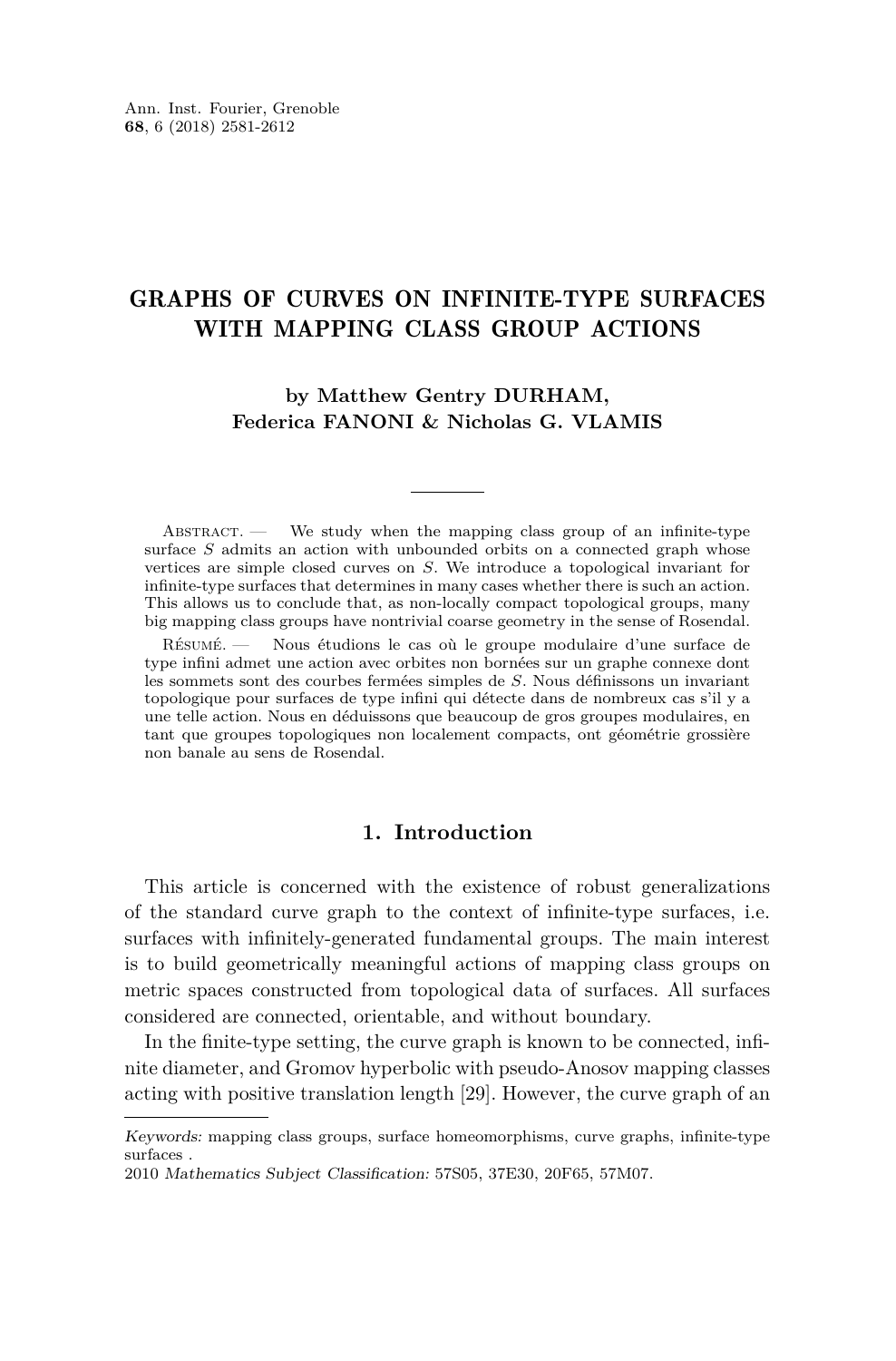infinite-type surface always has diameter two and as such it is trivial from the perspective of coarse geometry.

Many authors have recently investigated numerous analogues of curve, arc, and pants graphs for specific classes of infinite-type surfaces [\[2,](#page-30-0) [3,](#page-30-1) [4,](#page-30-2) [17\]](#page-31-1) (see [§1.1\)](#page-3-0). The cases where the above constructions yield geometrically interesting actions of the mapping class group require the underlying surface to have a finite positive number of isolated planar ends or positive finite genus, respectively. The condition on the ends is required to study properly embedded arcs in the surface. In order to work with infinite-type surfaces in general, removing these restrictions on the topology, we focus on curves in the surface, which leads us to ask:

MOTIVATING QUESTION. — When does the mapping class group  $MCG(S)$  of an infinite-type surface act with unbounded orbits on a connected graph consisting of curves?

By a graph consisting of curves, we mean a graph whose vertices correspond to isotopy classes of essential simple closed curves. In order to answer this question (for but a few classes of surfaces), we introduce the finite-invariance index, denoted  $f(S)$ , which associates to a surface S an element of  $\mathbb{N} \cup \{0, \infty\}$  (see Definition [1.6\)](#page-5-0). Our results can be summarized as follows:

MAIN THEOREM. — If  $f(S) \geq 4$ , then MCG(S) admits an unbounded action on a graph consisting of curves. If  $f(S) = 0$ , then MCG(*S*) admits no such unbounded action.

When  $f(S) \geq 4$ , we construct an explicit graph on which  $MCG(S)$  acts with unbounded orbits. In addition, we provide a sufficient condition for these graphs to be (uniformly) Gromov hyperbolic (see Theorem [1.8\)](#page-6-0). When  $f(S) \in \{2, 3\}$ , we prove that  $f(S)$  is too coarse an invariant to determine whether such an unbounded action exists; we give specific examples in [§9.](#page-23-0) In the case of  $f(S) = 1$ , we conjecture that  $MCG(S)$  admits no unbounded action on a graph consisting of curves.

Remark 1.1. — The requirement of an infinite-diameter mapping class group orbit rules out examples of graphs with little topological significance. For instance, if *S* is a surface with countably many orbits of curves  $\{O_i\}_{i\in\mathbb{Z}}$ , we can consider the following graph: the vertices are all curves and there is an edge between  $a \in \mathcal{O}_i$  and  $b \in \mathcal{O}_j$  if and only if  $|i - j| \leq 1$ . This graph is quasi-isometric to  $\mathbb{Z}$ , so it has infinite-diameter (and it is Gromov hyperbolic), but each orbit of the mapping class group action has diameter two.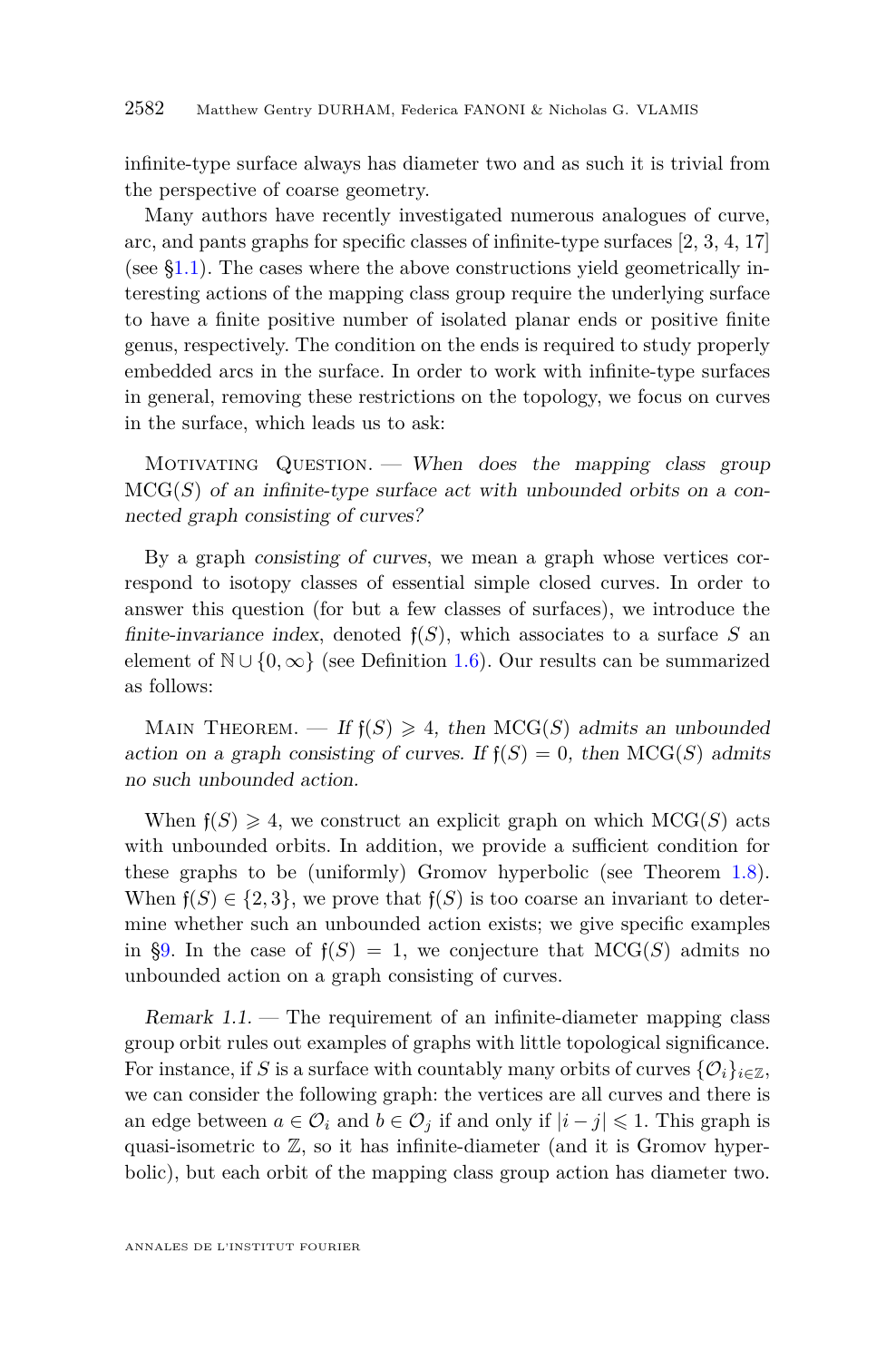Remark 1.2. — A stronger version of the Main Theorem holds for the pure mapping class  $\text{PMCG}(S)$ , the subgroup of  $\text{MCG}(S)$  which fixes  $\text{Ends}(S)$ ; see Corollary [1.9](#page-6-1) below.

#### **1.1. Motivation and context**

<span id="page-3-0"></span>The mapping class group of an oriented surface *S*, denoted MCG(*S*), is the group of orientation preserving homeomorphisms of *S* modulo homotopy. The algebraic and geometric structure of  $MCG(S)$  for finite-type surfaces is largely well understood; but, to date, big mapping class groups, i.e. mapping class groups of infinite-type surfaces, remain mysterious. There has been recent interest in better understanding the structure of these groups as one is led to them quite naturally; for instance, from studying group actions on finite-type surfaces (see [\[12,](#page-30-3) [13\]](#page-30-4)), constructing foliations of 3-manifolds (see [\[15\]](#page-31-2)), and from the Artinization of automorphism groups of trees and stable properties of mapping class groups (see [\[18,](#page-31-3) [19,](#page-31-4) [20,](#page-31-5) [21\]](#page-31-6)). For a discussion of these connections, see [\[14\]](#page-31-7).

This article is largely motivated by the recent work of Bavard [\[4\]](#page-30-2), where she constructed an action of  $MCG(\mathbb{R}^2 \setminus C)$  on an infinite-diameter Gromov hyperbolic graph, where  $C \subset \mathbb{R}^2$  is a Cantor set. Furthermore, she used this action to prove that the bounded second cohomology of  $MCG(\mathbb{R}^2 \setminus C)$ is infinite dimensional. These results answered a series of questions posed by Calegari [\[13\]](#page-30-4).

By isolating the key properties behind the graph constructed in Bavard's work, Aramayona–Fossas–Parlier [\[2\]](#page-30-0) extended Bavard's construction to a larger family of surfaces while preserving the geometric properties. This was followed by Aramayona–Valdez [\[3\]](#page-30-1) in which the authors gave necessary and sufficient conditions for this construction to hold.

This recent work on big mapping class groups has been focused on constructing actions on Gromov hyperbolic spaces; the hope is to mimic the theory for finite-type surfaces. The curve graph of a surface *S* is the graph, denoted  $\mathcal{C}(S)$ , whose vertices correspond to isotopy classes of essential simple closed curves where adjacency denotes the existence of disjoint representatives. In the finite-type setting, the curve graph proved extremely useful in studying mapping class groups, for instance in understanding their coarse geometry (e.g. to show that the mapping class group has finite geometric rank [\[6\]](#page-30-5) and finite asymptotic dimension [\[7\]](#page-30-6) and to prove quasi-isometric rigidity [\[5,](#page-30-7) [10\]](#page-30-8)) or to study their cohomological properties [\[23,](#page-31-8) [24\]](#page-31-9).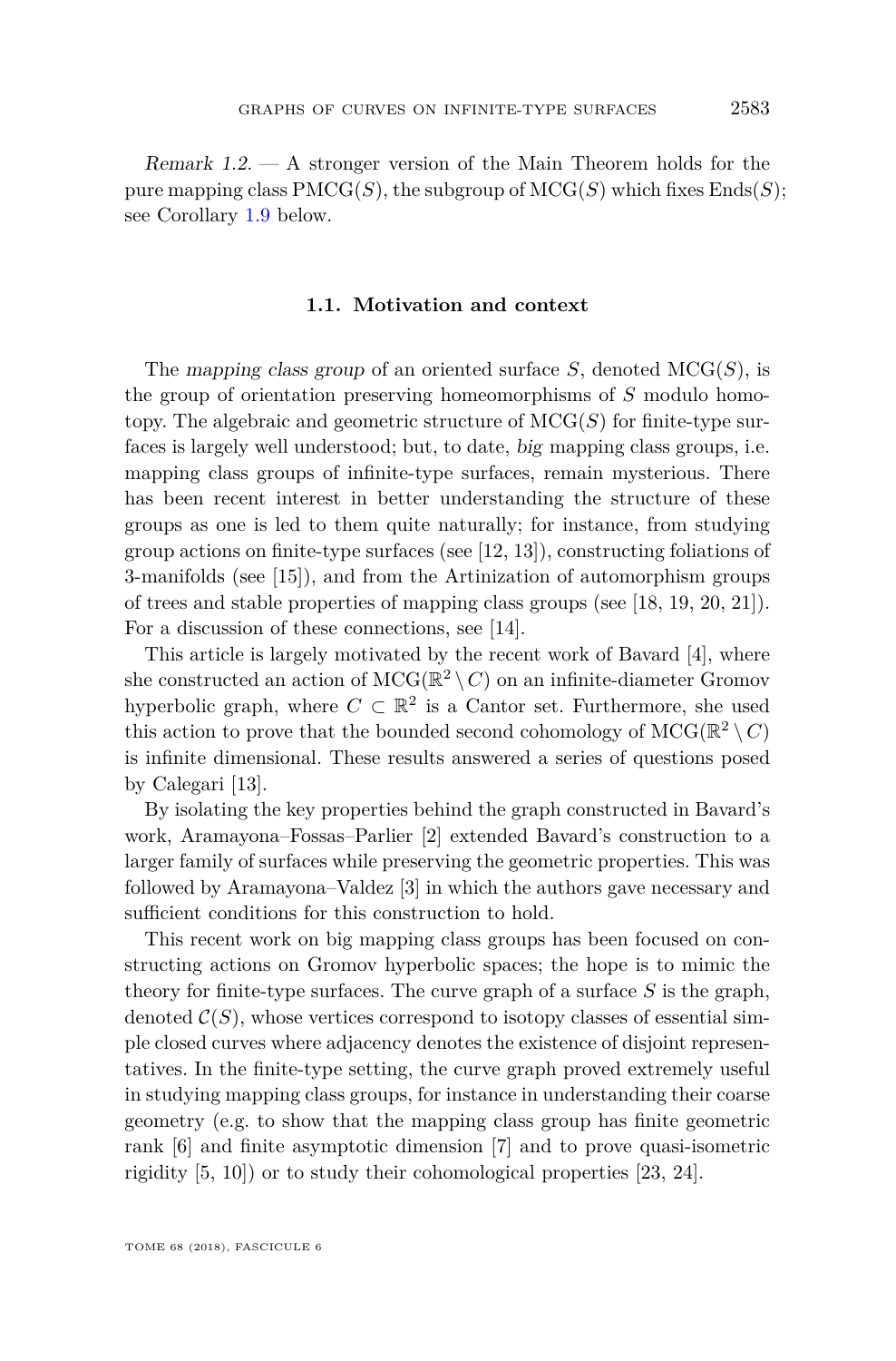A striking difference between the finite- and infinite-type setting is that the mapping class group is finitely generated in the former case but not in the latter, since big mapping class groups are uncountable. This seems discouraging from the viewpoint of geometric group theory; however, there has been recent progress (see [\[36\]](#page-31-10)) in studying the coarse geometry of topological groups that are neither finitely generated nor locally compact. A particularly beautiful application of this theory in [\[27\]](#page-31-11) is the study of the large-scale geometry of homeomorphism groups of compact manifolds and its relation to the topology of and dynamics on the manifold.

By equipping  $Homeo^+(S)$  with the compact-open topology, the mapping class group is

$$
\mathrm{MCG}(S) = \pi_0(\mathrm{Homeo}^+(S)).
$$

Giving  $MCG(S)$  the associated quotient topology, it becomes a topological group. With this topology, it is an easy exercise to see that if  $MCG(S)$ acts on a graph consisting of curves, then it does so continuously. The actions with unbounded orbits constructed in the Main Theorem, when  $f(S) \geq 4$ , yield a left-invariant continuous infinite-diameter pseudo-metric on  $MCG(S)$ : Indeed, let  $\Gamma$  be the graph guaranteed from the Main Theorem and fix a vertex  $x \in \Gamma$ . The function  $d$ :  $MCG(S) \times MCG(S) \rightarrow \mathbb{R}$  defined by

$$
d(f,g) = d_{\Gamma}(f(x),g(x))
$$

where  $f, q \in \text{MCG}(S)$  and  $d_{\Gamma}$  is the graph metric on  $\Gamma$  is the desired pseudo-metric. By the Main Theorem,  $(MCG(S), d)$  has infinite-diameter. In the language of [\[36\]](#page-31-10), as an immediate consequence, we have the following corollary, which informally says that  $MCG(S)$  is not coarsely a point; hence,  $MCG(S)$  is potentially amenable to investigation via these coarse geometric tools:

COROLLARY 1.3. — If  $f(S) \geq 4$ , then MCG(S) does not have property (OB).

Remark  $1.4.$  – There are no well-understood generating sets for  $MCG(S)$ , so the existence of such a pseudo-metric is unclear a priori.

Remark 1.5.  $\sim$  As a consequence of Corollary [1.9](#page-6-1) below, this statement holds for the pure mapping class group of any surface *S* with at least four ends.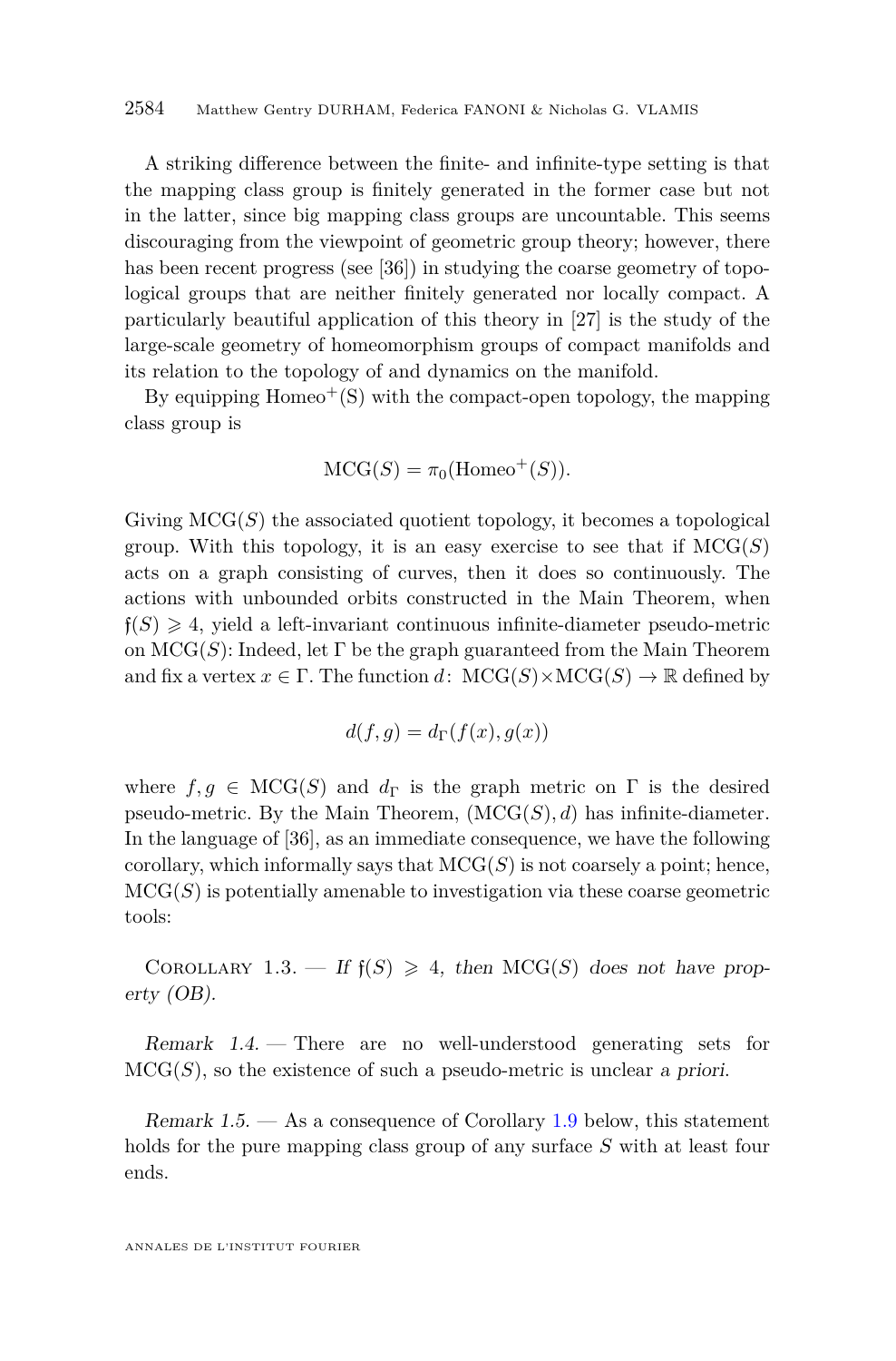#### **1.2. Discussion of results**

Let *S* be any infinite-type surface, Ends(*S*) its space of ends, and  $MCG(S)$  its mapping class group. We first define f from the Main Theorem:

<span id="page-5-0"></span>DEFINITION 1.6. — We say that a collection  $P$  of disjoint subsets of the space of ends is  $MCG(S)$ -invariant if for every  $P \in \mathcal{P}$  and for every  $\varphi \in \text{MCG}(S)$  there exists  $Q \in \mathcal{P}$  such that  $\varphi(P) = Q$ . The finite-invariance index of *S*, denoted  $f(S)$ , is defined as follows:

- $f(S) \geq n$  if there is a MCG(*S*)-invariant collection  $P$  of disjoint closed proper subsets of Ends(*S*) satisfying  $n \leq |\mathcal{P}| < \infty$ ;
- $f(S) = \infty$  if genus(S) is finite and positive;
- $f(S) = 0$  otherwise.

We say that  $f(S) = n$  if  $f(S) \geq n$  but  $f(S) \not\geq n + 1$ .

We first look at  $f(S) = 0$ :

<span id="page-5-1"></span>THEOREM 1.7. — If  $f(S) = 0$ , then every action of  $MCG(S)$  on a graph consisting of curves has finite-diameter orbits.

As shown in the appendix (see Proposition [A.2\)](#page-29-0), if  $f(S) = 0$ , then *S* is either

- (1) the Cantor tree surface (i.e. the sphere minus a Cantor set),
- (2) the blooming Cantor tree surface (i.e. the infinite-genus surface with no planar ends in which Ends(*S*) is a Cantor set), or
- (3) the Loch Ness monster surface (i.e. the infinite-genus surface with a single end).

Let us turn to  $f(S) \geq 4$ , where we give an explicit construction of the graph in the Main Theorem. Let  $P$  be a finite collection of pairwise disjoint closed subsets of  $\text{Ends}(S)$ . Define  $\text{Sep}_2(S, \mathcal{P})$  to be the graph consisting of curves in which a curve *c* is a vertex if it is separating and:

- (i) the set of ends of each component of  $S \setminus c$  contains at least two elements of  $P$  and
- (ii) every element of  $P$  is contained in the set of ends of a component of  $S \setminus c$ .

Loosely speaking,  $c$  is a vertex if it partitions the elements of  $\mathcal P$  into sets of cardinality at least two and does not split the elements of  $P$ . Adjacency denotes disjoint (except if  $|\mathcal{P}| = 4$ , when adjacency denotes intersection number at most 2). Notice that  $\text{Sep}_2(S, \mathcal{P})$  is an induced subgraph of the curve graph of *S* (if  $|\mathcal{P}| \neq 4$ ).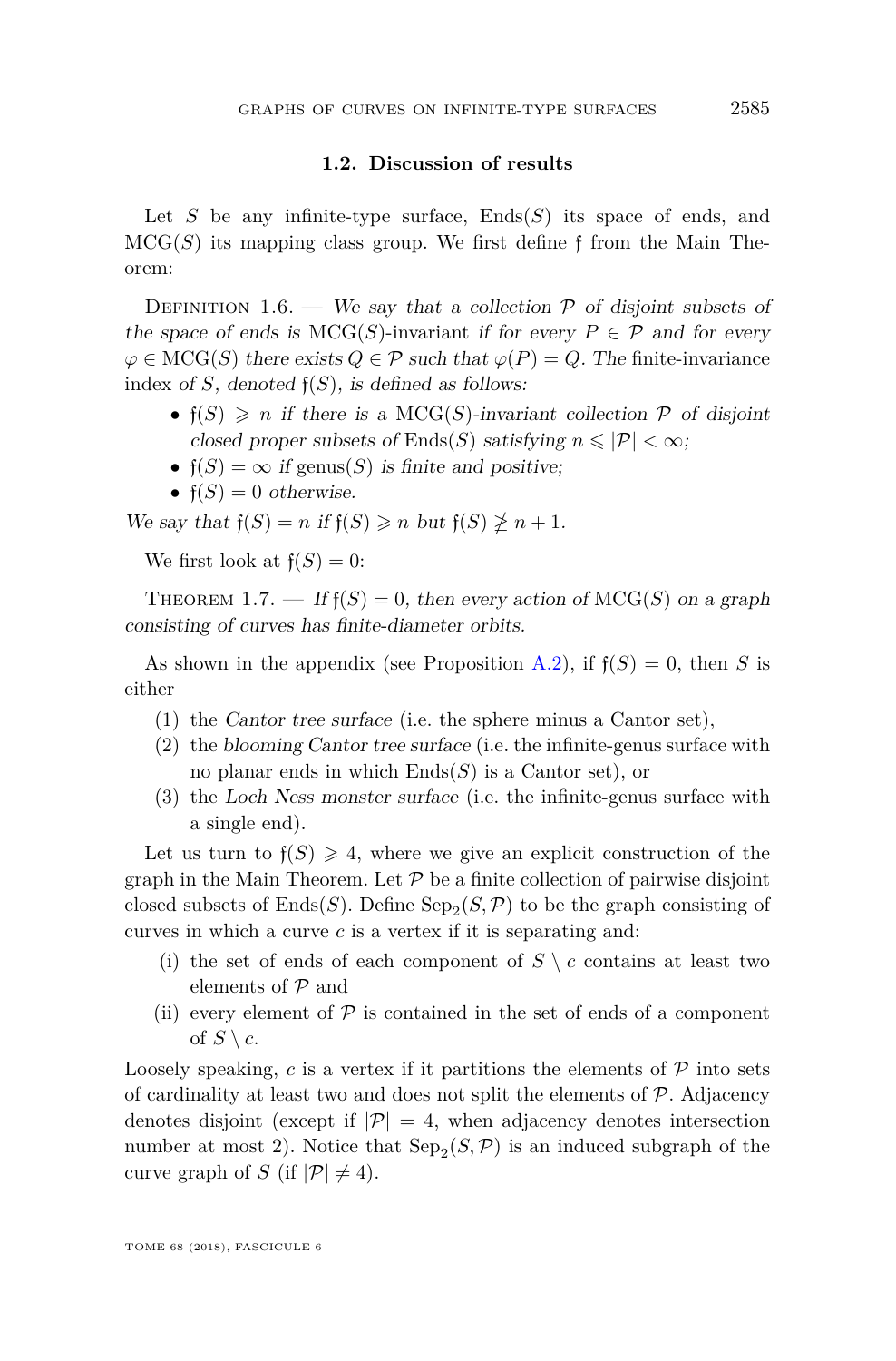<span id="page-6-0"></span>THEOREM 1.8.  $-H|\mathcal{P}| \geq 4$ ,  $\text{Sep}_2(S, \mathcal{P})$  is connected and infinite diameter. Furthermore, there exist infinitely many elements in  $MCG(S)$  acting on  $\text{Sep}_2(S,\mathcal{P})$  with positive translation length. Moreover, if each element of P is a singleton, then  $\text{Sep}_2(S, \mathcal{P})$  is  $\delta$ -hyperbolic, where  $\delta$  can be chosen independent of *S* and *P*.

Note that a bound for  $\delta$  can be computed from the proof, but the estimates are presumably far from optimal. Theorem [1.8](#page-6-0) also holds for finitetype surfaces (see Theorem [5.9\)](#page-16-0). The pure mapping class group, denoted  $\text{PMCG}(S)$ , is the subgroup of  $\text{MCG}(S)$  acting trivially on  $\text{Ends}(S)$ . Observe that restricting to  $\text{PMCG}(S)$ , we have the following immediate corollary:

<span id="page-6-1"></span>COROLLARY 1.9. — Suppose  $|\text{Ends}(S)| \geq 4$ . Let P be a finite collection of singletons of Ends(S) with  $|\mathcal{P}| \geq 4$ , then  $\text{Sep}_2(S, \mathcal{P})$  is connected, *δ*-hyperbolic, and infinite diameter. Furthermore, PMCG(*S*) acts on  $\text{Sep}_2(S, \mathcal{P})$  and infinitely-many elements of  $\text{PMCG}(S)$  act with positive translation length.

Finally, the case where  $f(S) = \infty$  and the surface has finite positive genus is handled by looking at the graph  $\text{NonSep}(S)$  of nonseparating curves (i.e. the induced subgraph of the curve graph on the set of nonseparating curves). This graph is studied by Aramayona–Valdez [\[3\]](#page-30-1), where they prove:

<span id="page-6-2"></span>THEOREM 1.10 ([\[3,](#page-30-1) Theorem 1.4]). — If genus(*S*) is finite and nonzero, then  $\text{NonSep}(S)$  is connected and has infinite diameter; further, there exist infinitely many elements of  $MCG(S)$  acting with positive translation length.

Recently Rasmussen [\[34\]](#page-31-12) proved that  $\text{NonSep}(S_{q,p})$  is  $\delta$ -hyperbolic for  $\delta > 0$  independent of *g* and *p*, provided  $g \ge 1$ . Combining this with a result of Aramayona–Valdez [\[3\]](#page-30-1), it follows that NonSep(*S*) is Gromov hyperbolic if genus $(S)$  is at least one and finite.

#### **1.3. Outline**

In [§2,](#page-7-0) we give the basic definitions we will need and in [§3,](#page-8-0) we include the necessary background on the classification of infinite-type surfaces and the structure of the space of ends. We prove Theorem [1.7](#page-5-1) in [§4.](#page-10-0) The idea behind the proof is that there are mapping classes sending any simple closed curve arbitrarily far out into an end of the surface.

In [§5,](#page-12-0) we prove Theorem [1.8](#page-6-0) for finite-type surfaces. The proof goes through studying a subgraph of the arc graph. Using the tools of [\[25\]](#page-31-13), we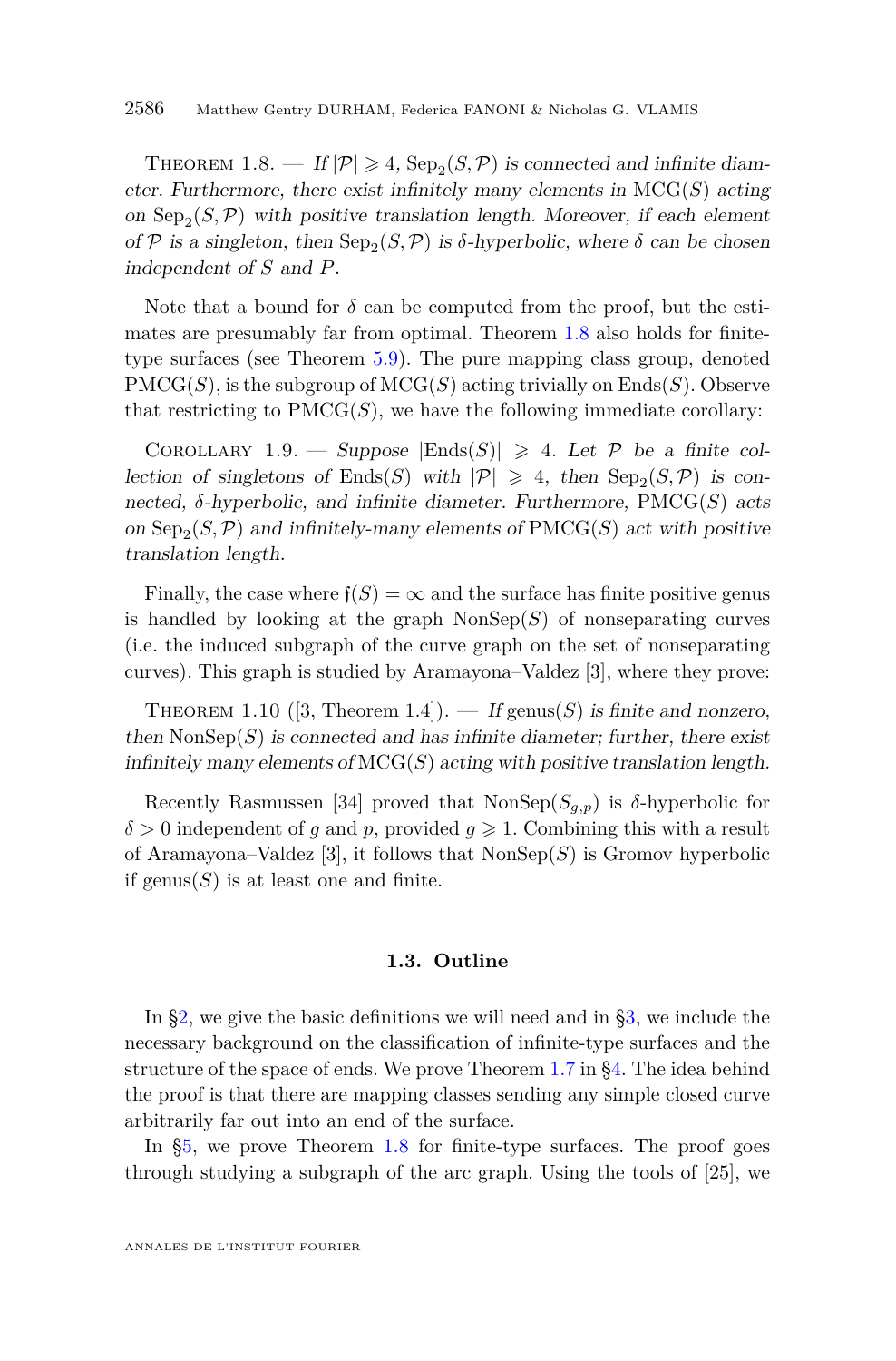are able to "guess geodesics" in our subgraph that form uniformly slim triangles. A lemma from [\[8\]](#page-30-9) then yields the uniform hyperbolicity of these subgraphs. We will see that these subgraphs are uniformly quasi-isometric to the graphs of interest allowing us to import the uniform hyperbolicity.

In [§6,](#page-17-0) we abstract the argument in [\[2\]](#page-30-0) to the setting of an arbitrary geodesic metric space. We use this framework to promote the proof of Theorem [1.8](#page-6-0) for finite-type surfaces to the infinite-type setting in [§7.](#page-20-0) Building off the philosophy in [\[2,](#page-30-0) [4\]](#page-30-2), we will see that the finiteness of the collection  $\mathcal P$ forces our curves to interact with a compact region of our surface yielding the infinite-diameter property. In the case  $P$  consists of singletons, we use the fact that any finite collection of curves can only fill a compact surface; we will then apply Theorem [1.8](#page-6-0) to this compact surface to see that triangles are uniformly slim.

In [§8,](#page-22-0) we give a quick proof of Theorem [1.10.](#page-6-2) In [§9,](#page-23-0) we explore some of the oddities of the low-index cases by constructing examples both of surfaces that do admit a graph with an interesting action of the mapping class group and of surfaces that do not.

Finally, in the appendix we give a more detailed description of the space of ends. Even though most of this material does not show up in our proofs, it was fundamental to motivate the constructions. We include it in hopes that it will aid other researchers thinking about these surfaces.

**Acknowledgements.** The second author is grateful to Brian Bowditch for many useful discussions and to Bram Petri for suggesting part of the proof of Lemma [9.4.](#page-25-0) The third author thanks Javier Aramayona for helpful conversations. The authors would also like to thank Javier Aramayona and Ferrán Valdez for sharing the manuscript of [\[3\]](#page-30-1), Dan Margalit for a helpful conversation, and the referee for their careful reading and valuable comments.

The second author acknowledges support of Swiss National Science Foundation Grant Number P2FRP2\_161723 and from U.S. National Science Foundation grants DMS 1107452, 1107263, 1107367 "RNMS: Geometric Structures and Representation Varieties" (the GEAR Network). The first and third author were supported in part by NSF RTG grant 1045119. The first author also gratefully acknowledges the support of MSRI.

#### **2. Conventions and standard definitions**

<span id="page-7-0"></span>All surfaces appearing in our results have negative Euler characteristic and are orientable, connected, separable, and without boundary. A surface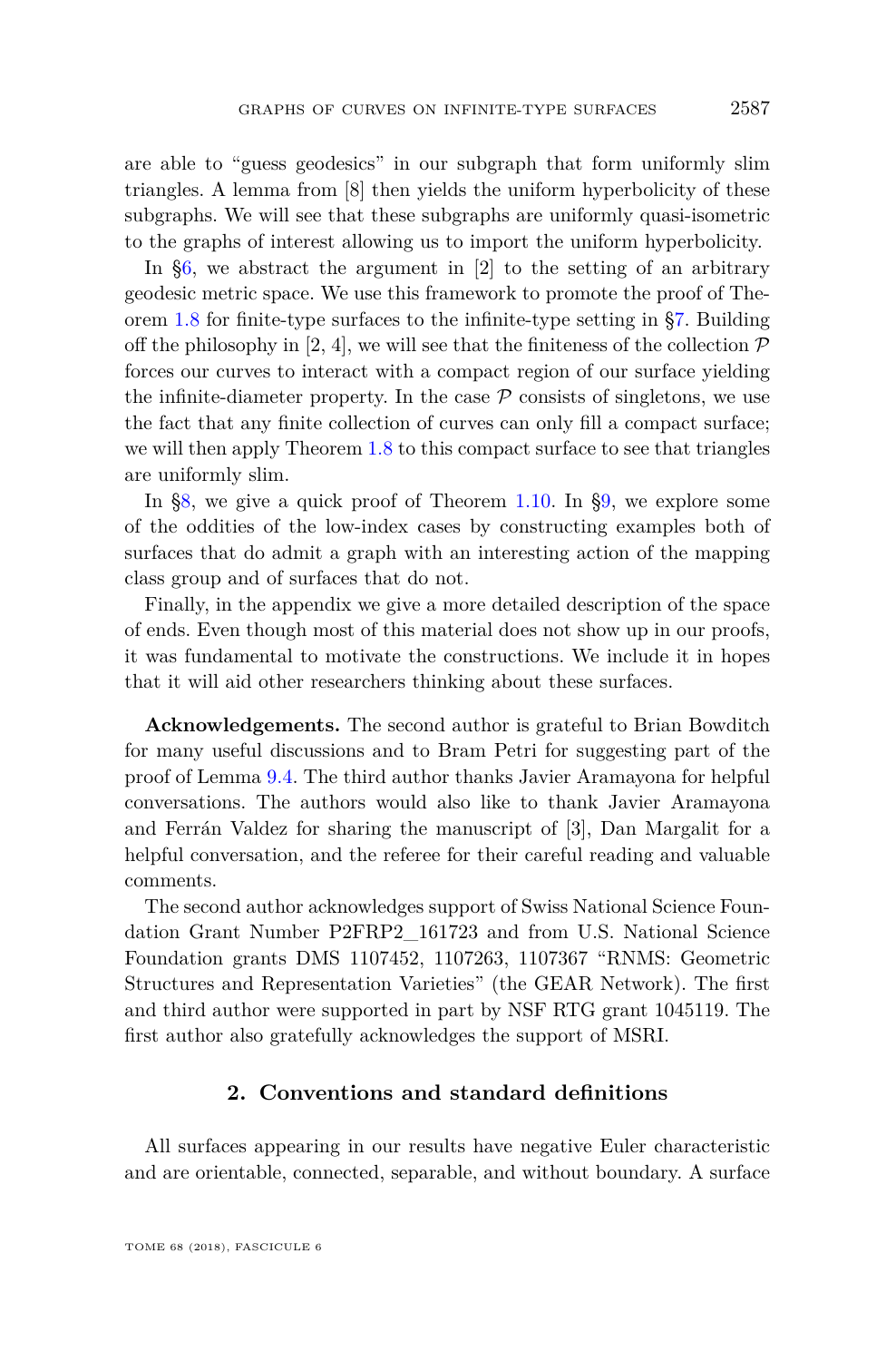is of finite (topological) type if its fundamental group is finitely generated. Otherwise, it is of infinite (topological) type. The mapping class group of a surface *S*, denoted MCG(*S*), is the group of orientation preserving homeomorphisms modulo homotopy, or, as mentioned earlier, if we equip Homeo<sup>+</sup>(S) with the compact-open topology, then  $MCG(S)$  =  $\pi_0(\text{Homeo}^+(S))$ . The subgroup of MCG(*S*) acting trivially on Ends(*S*) (defined in Section [3\)](#page-8-0) is the pure mapping class group, denoted  $\text{PMCG}(S)$ .

A simple closed curve on a surface is peripheral if it is isotopic to an end of *S*; it is essential if it is neither peripheral nor bounds a disk; it is separating if its complement is disconnected and nonseparating otherwise. A simple arc on a surface is proper if the endpoints are contained in  $\text{Ends}(S)$ ; it is essential if it is not isotopic to an end of *S*. Two essential curves *a* and *b* fill a subsurface  $\Sigma$  if every essential curve in  $\Sigma$  intersects at least one of *a* or *b*. In addition we require each boundary component of  $\Sigma$  to be essential in *S*, so then  $\Sigma$  is unique up to isotopy. With this definition,  $\Sigma$  may not be compact, but will always be finite-type.

The curve graph of a surface *S*, denoted  $C(S)$ , is the graph whose vertices correspond to isotopy classes of essential simple closed curves and two vertices are adjacent if they have disjoint representatives. Similarly, the arc graph of a surface  $S$ , denoted  $\mathcal{A}(S)$ , is the graph whose vertices correspond to isotopy classes of essential simple proper arcs and two vertices are adjacent if they have disjoint representatives. We will view graphs as metric spaces in which the metric is defined by setting each edge to have length 1.

We will regularly abuse notation and conflate a vertex in  $\mathcal{C}(S)$  or  $\mathcal{A}(S)$ with a representative on the surface. When discussing representatives of collections of vertices, we will always assume they are pairwise in minimal position (this can be done for instance by taking geodesic representatives in a complete hyperbolic metric).

In our proofs, we will need to consider compact surfaces with nonempty boundary and their associated curve and arc graphs. Given such a surface, note that  $\mathcal{C}(S) = \mathcal{C}(\text{int}(S))$  and  $\mathcal{A}(S) = \mathcal{A}(\text{int}(S))$ , where  $\text{int}(S)$  denotes the interior of *S*.

#### **3. Background on infinite-type surfaces**

<span id="page-8-0"></span>Infinite-type surfaces are classified by their genus and their space of ends. This classification was originally due to Kerékjártó; however, Richards in [\[35\]](#page-31-14) simplified and filled some gaps in the original proof.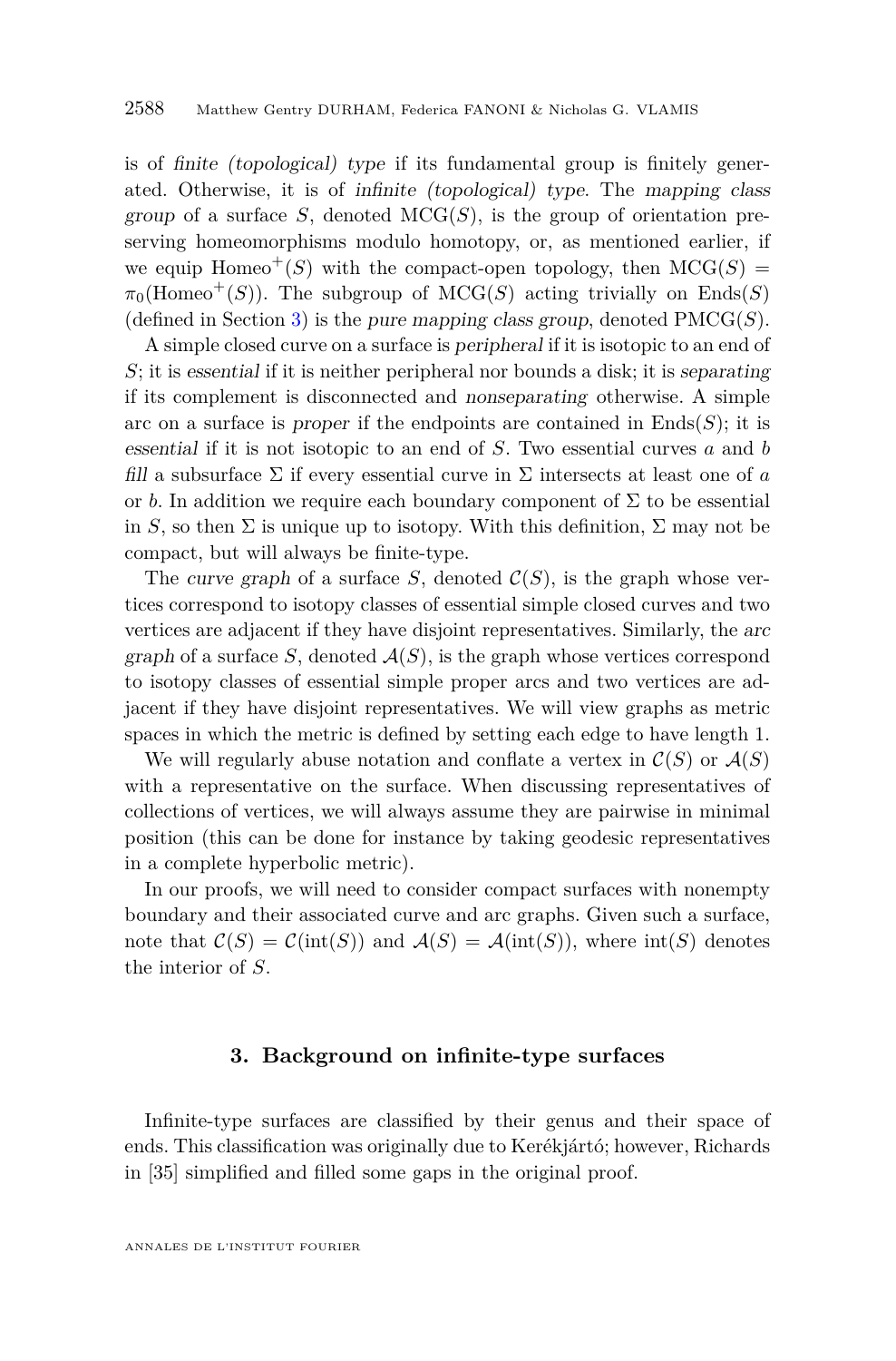We will now define an end and describe how to topologize the set of ends. We say that a subset *A* of a surface *S* is bounded if its closure in *S* is compact.

DEFINITION 3.1. — We call a descending chain  $U_1 \supset U_2 \supset \cdots$  of connected unbounded open sets in *S* admissible if it satisfies

- (1) the boundary of  $U_n$  in *S* is compact for all *n* and
- (2) for any compact set *K* of *S*,  $U_n \cap K = \emptyset$  for sufficiently large *n*.

We say two admissible descending chains  $U_1 \supset U_2 \supset \cdots$  and  $V_1 \supset V_2 \supset$  $\cdots$  are equivalent if for any *n* there exists an *N* such that  $U_N \subset V_n$  and vice versa.

DEFINITION  $3.2.$  — An end of *S* is an equivalence class of admissible descending chains.

As a set, the space of ends of *S*, denoted Ends(*S*), consists of the ends of *S*. Ends(*S*) is topologized as follows: given an open set *U* of *S* with compact boundary, let  $U^*$   $\subset$  Ends(S) be the set of points of the form  $p = [V_1 \supset V_2 \supset \cdots]$  with  $V_n \subset U$  for *n* sufficiently large. We take all such *U* <sup>∗</sup> as a basis for the topology on Ends(*S*). Proposition [3.3](#page-9-0) below describes the topology of  $\text{Ends}(S)$ ; a proof can be found in [\[1,](#page-30-10) Chapter 1, §36 and 37]. The structure of  $Ends(S)$  is expounded on in more detail in the appendix.

<span id="page-9-0"></span>PROPOSITION  $3.3.$  — The space of ends of a surface is totally disconnected, second countable, and compact.

DEFINITION 3.4. — An end  $[U_1 \supset U_2 \supset \cdots]$  of *S* is

- planar, or a puncture, if  $U_n$  is planar (i.e. can be embedded in the plane) for *n* sufficiently large;
- isolated if the singleton  $\{[U_1 \supset U_2 \supset \cdots]\}$  is open in Ends(*S*);
- accumulated by genus if  $U_n$  has infinite genus for all  $n$ .

Let  $\mathscr{AG}(S) \subset \text{Ends}(S)$  denote the set of ends accumulated by genus. We can then associate to an orientable surface *S* the triple (genus(*S*), Ends(*S*),  $\mathscr{AG}(S)$ ). It is a theorem of Kerékjártó (see [\[35,](#page-31-14) Theorem 1]) that this triple uniquely determines *S* up to homeomorphism.

For the sake of discussing the homeomorphism type of a simple closed curve, we note: If *S* has finitely many boundary components, then a similar classification holds by also recording the number of boundary components. This is also covered by [\[35,](#page-31-14) Theorem 1].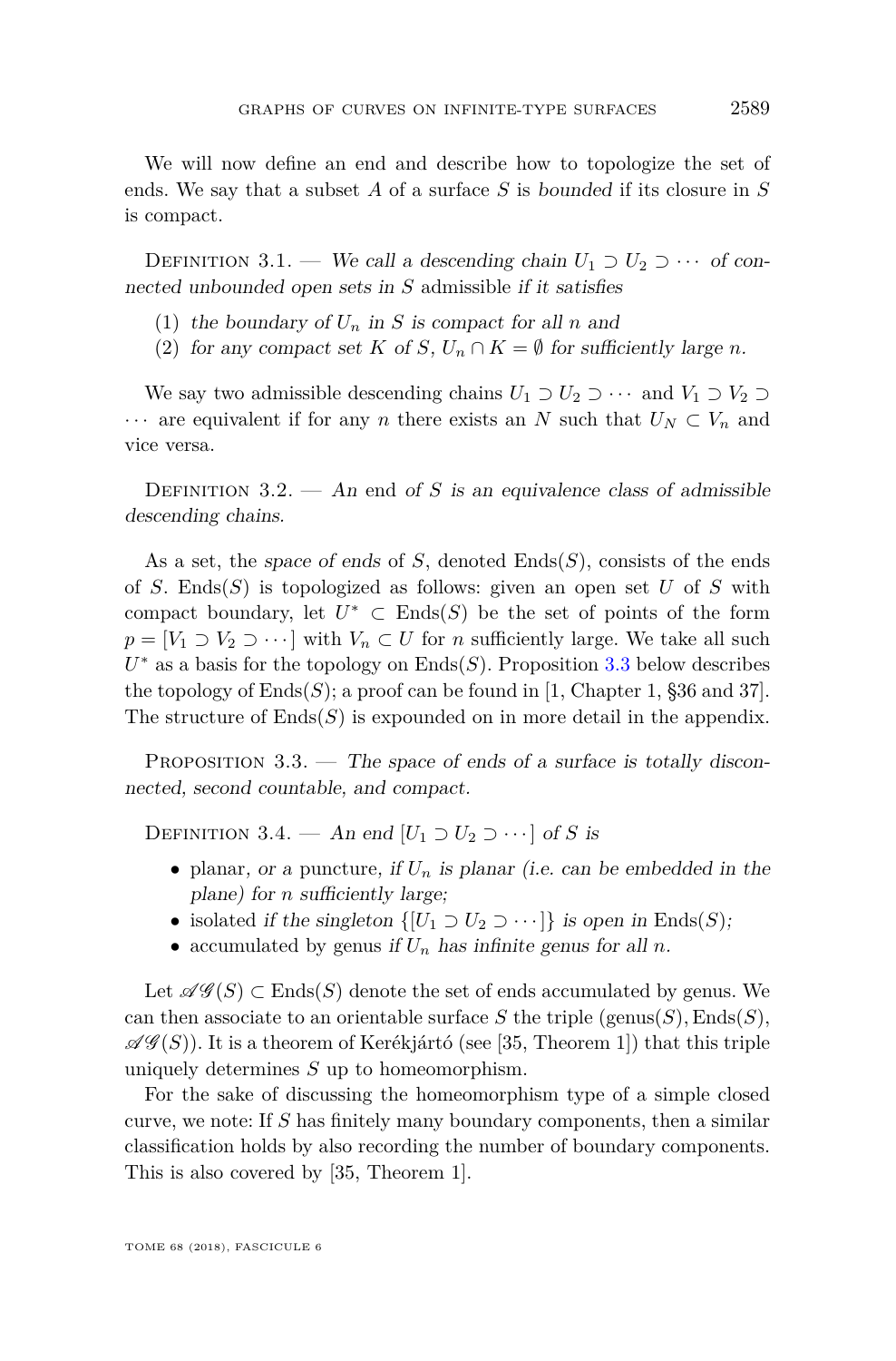#### <span id="page-10-0"></span>**4. Graphs with finite-diameter mapping class group orbits**

In this section we show that the mapping class group of a surface with  $f = 0$  does not admit interesting geometric actions on graphs consisting of curves. To prove this result, we will use the following general criterion:

<span id="page-10-3"></span>PROPOSITION 4.1. — Let *S* be an oriented surface and  $\Gamma = \Gamma(S)$  be a connected graph consisting of curves on which the mapping class group acts. Let  $\mathcal{V} \subset \Gamma \times \Gamma$  satisfying:

- <span id="page-10-1"></span>(1) there exists a vertex  $c \in \Gamma$  such that, up to the action of  $MCG(S)$ , there is a finite number of pairs  $(a, b) \in V$  with  $a, b \in \text{MCG}(S) \cdot c$ , and
- <span id="page-10-2"></span>(2) for every  $a, b \in \text{MCG}(S) \cdot c$  with  $(a, b) \notin V$ , there exists  $d \in$  $MCG(S) \cdot c$  such that  $(a, d)$  and  $(b, d)$  belong to  $V$ .

Then every  $MCG(S)$ -orbit in  $\Gamma$  has finite diameter.

Proof. — We first show that the mapping class group orbit of *c*, denoted  $\mathcal{O}_c$ , has finite diameter. By condition [\(1\)](#page-10-1) and the mapping class group invariance of  $\Gamma(S)$ ,

 $A := \sup\{d(a, b) : a, b \in \mathcal{O}_c \text{ and } (a, b) \in \mathcal{V}\} < \infty.$ 

Consider any pair  $a, b \in \mathcal{O}_c$ . If  $(a, b) \in \mathcal{V}$ ,  $d(a, b) \leq A$ . Otherwise, by condition [\(2\)](#page-10-2) there is a curve  $d \in \mathcal{O}_c$  such that  $(a, d)$  and  $(b, d)$  belong to V. So

$$
d(a,b) \leq d(a,d) + d(d,b) \leq 2A,
$$

which means that  $\text{diam}(\mathcal{O}_c) \leq 2A$ 

Consider now another orbit  $\mathcal{O}$ . Fix a curve  $a \in \mathcal{O}$  and set  $B := d(a, c)$ . Then for any other curve  $b \in \mathcal{O}$  there exists a mapping class sending a to *b* and *c* to some  $d \in \mathcal{O}_c$ . Again, by the mapping class group invariance,  $d(b, d) = d(a, c) = B$ , which means that the distance of any  $b \in \mathcal{O}$  to  $\mathcal{O}_c$  is at most *B*. As the diameter of  $\mathcal{O}_c$  is at most 2*A*, any two curves in  $\mathcal O$  are at distance at most  $2B + 2A$ .

Applying Proposition [4.1,](#page-10-3) we obtain the following result, which we will use to prove Theorem [1.7.](#page-5-1) At the same time, Proposition [4.2](#page-10-4) also shows that there are general restrictions for a graph to be connected and have infinite-diameter mapping class group orbits.

<span id="page-10-4"></span>PROPOSITION 4.2. — Suppose that  $\Gamma = \Gamma(S)$  is a connected graph consisting of curves with an action of MCG(*S*) and:

<span id="page-10-5"></span>(1) *S* has infinitely many isolated punctures and  $\Gamma$  contains a vertex bounding a finite-type genus-0 surface, or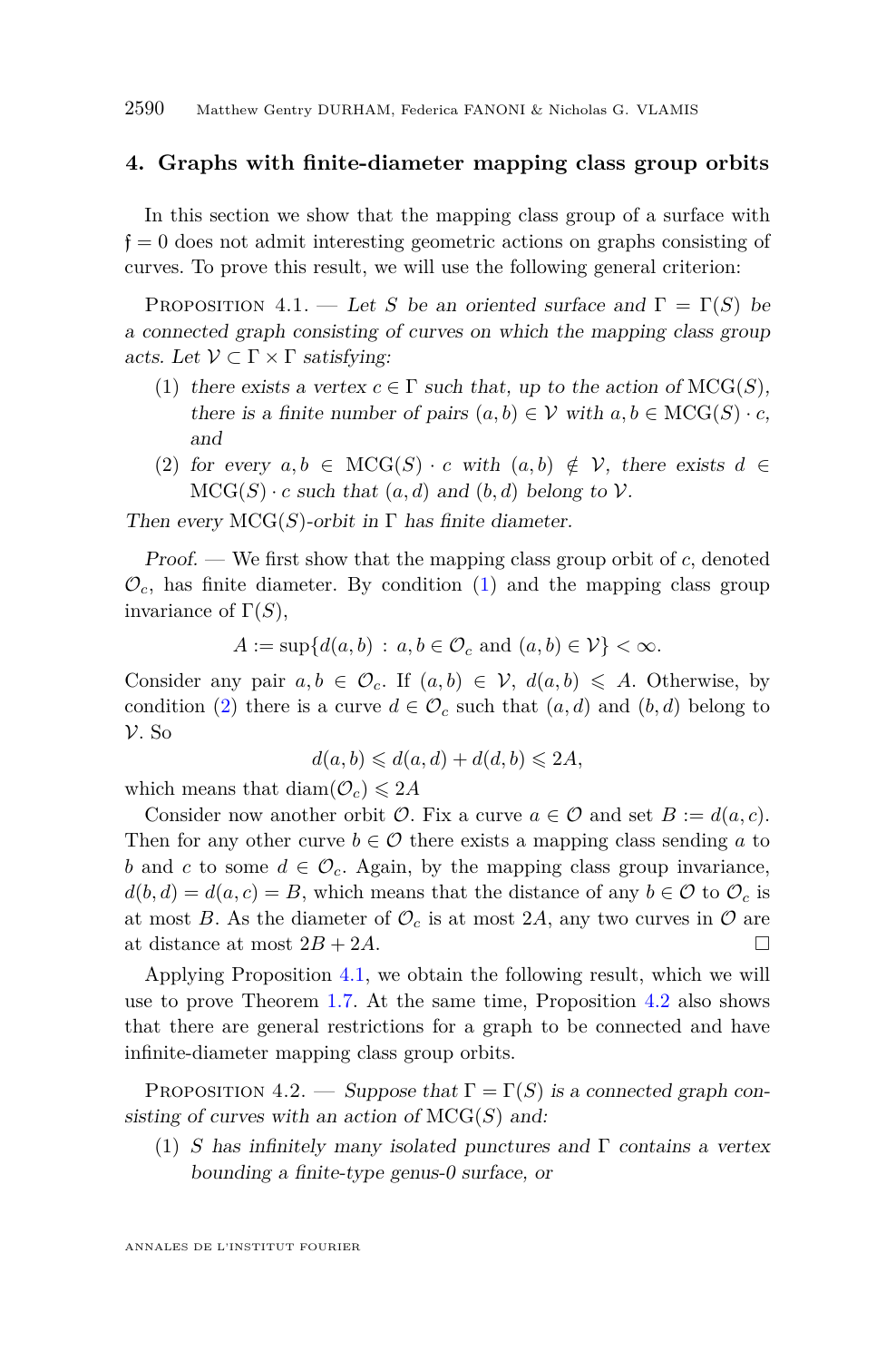- <span id="page-11-0"></span>(2) genus(*S*) =  $\infty$ , *S* has either no punctures or infinitely many isolated punctures, and  $\Gamma$  contains a curve bounding a finite-type surface, or
- <span id="page-11-1"></span>(3) genus(*S*) =  $\infty$  and  $\Gamma$  contains a nonseparating curve,

then  $MCG(S)$  acts on  $\Gamma(S)$  with finite-diameter orbits.

Proof. — We want to check that in all cases the hypotheses of Proposition [4.1](#page-10-3) are satified.

For Cases [\(1\)](#page-10-5) and [\(2\)](#page-11-0), we set  $V = \{(a, b) : i(a, b) = 0\}.$ 

Case [\(1\)](#page-10-5). — Let *c* be a vertex bounding a disk with *n* punctures. So the mapping class group orbit of *c* is given by all curves bounding *n* punctures. There is a unique orbit of pairs of disjoint curves in  $MCG(S) \cdot c$  as the complementary regions of any two are two *n*-punctured disks and a surface homeomorphic to *S*. Moreover, if two curves *a* and *b* in the orbit of *c* intersect, there is a complementary component which contains an infinite number of isolated punctures. So we can choose a curve in that component bounding exactly *n* punctures and it will be disjoint from both *a* and *b*.

Case  $(2)$ . — This is analogous to Case  $(1)$ , with the genus together with the isolated punctures playing the role of the isolated punctures in [\(1\)](#page-10-5).

Case  $(3)$ . — Let *c* be any nonseparating curve and set

 $V = \{(a, b) : i(a, b) = 0 \text{ and } a \cup b \text{ does not separate}\}.$ 

Note that in particular any curve in a pair belonging to  $\mathcal V$  must be nonseparating and that there is a unique  $MCG(S)$ -orbit of nonseparating pairs of (nonseparating) curves. Furthermore, if a pair  $(a, b)$  of nonseparating is not an element of  $\mathcal V$ , then there is an infinite-genus component of the complement of  $a \cup b$ . In this component there is a nonseparating curve *d* such that  $(a, d) \in V$  and  $(b, d) \in V$ .

We are now ready to prove Theorem [1.7.](#page-5-1)

Proof of Theorem [1.7.](#page-5-1) — Let  $\Gamma = \Gamma(S)$  be a connected graph consisting of curves on which MCG(*S*) acts.

If *S* is the Cantor tree surface, we apply Proposition [4.1,](#page-10-3) with  $V =$  $\{(a, b) : i(a, b) = 0\}$ . All curves are in the same mapping class group orbit and there is a unique orbit of pairs of disjoint curves. Indeed, the complement of a pair of disjoint curves is the union of two disks and an annulus each with a Cantor set removed. Moreover, if two curves intersect, each complementary component of their union contains a Cantor set. So we can choose any essential curve in the complement to verify the second condition of Proposition [4.1.](#page-10-3)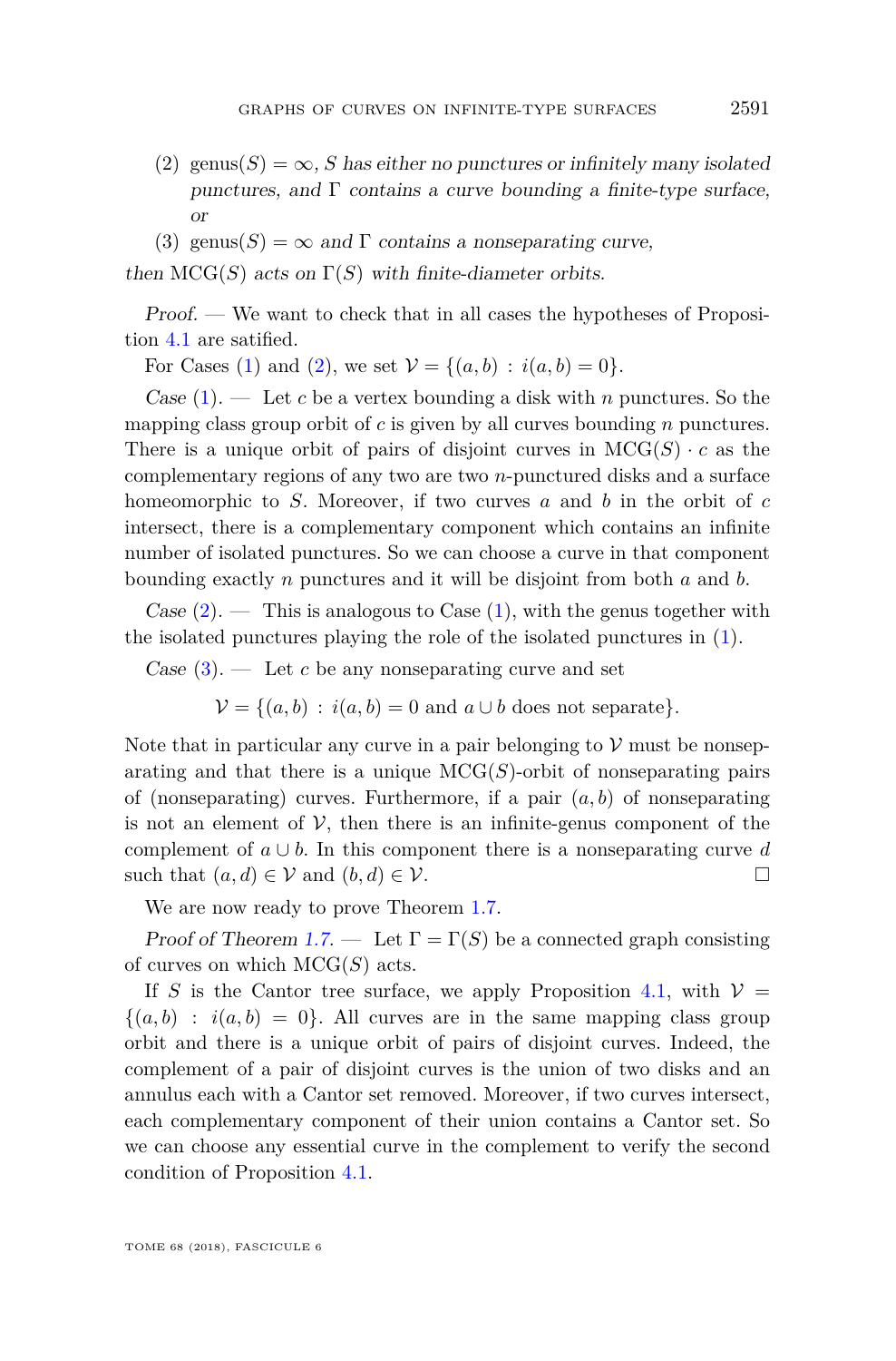Suppose *S* is the blooming Cantor tree surface. If Γ contains a nonseparating curve or a curve bounding a finite-type surface, then it has finite-diameter orbits by Proposition [4.2.](#page-10-4) Otherwise, Γ must contain a separating curve *c* with infinite-type complementary components. In this case, we apply Proposition [4.1](#page-10-3) with

 $V = \{(a, b) : a \text{ and } b \text{ do not cobound a finite-type subsurface}\}.$ 

There is a unique mapping class group orbit of pairs  $(a, b) \in V$  with  $a, b \in \text{MCG}(S) \cdot c$ : indeed, the complement of any such pair is given by three bordered blooming Cantor tree surfaces, two with a single boundary component and one with two boundary components. Moreover, it is easy to verify that the second condition of Proposition [4.1](#page-10-3) holds.

Finally, if *S* is the Loch Ness monster surface, each curve is either nonseparating or it bounds a finite-type surface, so by Proposition [4.2](#page-10-4) the graph Γ has finite-diameter orbits.

#### **5. Theorem [1.8](#page-6-0) for finite-type surfaces**

<span id="page-12-0"></span>In this section, we will prove Theorem [1.8](#page-6-0) for finite-type surfaces. The subsequent two sections are then dedicated to extending to the infinite-type case. For standard background on the coarse geometry in this section we refer the reader to [\[11,](#page-30-11) §I.8, §II.6, and §III.H.1].

DEFINITION 5.1. — Let  $P$  is a collection of pairwise disjoint subsets of  $\text{Ends}(S)$ ; we define  $\text{Sep}_2(S, \mathcal{P})$  to be the subgraph of  $\mathcal{C}(S)$  spanned by the following vertices: a curve *c* is a vertex in  $\text{Sep}_2(S, \mathcal{P})$  if it is separating and if

- (1) for each  $P \in \mathcal{P}$  there is a component *S*' of *S* \ *c* such that  $P \subset$  $Ends(S')$ , and
- (2) for each component *S'* of  $S \setminus c$  there exist two distinct elements  $P, Q \in \mathcal{P}$  such that  $P, Q \subset \text{Ends}(S')$ .

When  $P$  is a collection of singletons, we will let  $P$  denote the union of the singletons and write  $\text{Sep}_2(S, P)$  for  $\text{Sep}_2(S, P)$ .

If  $|\mathcal{P}| = 4$ , instead of deeming two curves adjacent if they are disjoint, we say that they are adjacent if they intersect at most twice. For simplicity, we will assume throughout this section and  $\S7$  that  $|\mathcal{P}| \geq 5$ , but the proofs can be readily adapted for the case  $|\mathcal{P}| = 4$ .

We first focus on the case where  $P$  is a collection of singletons. The proof of Theorem [1.8](#page-6-0) in this setting will go through proving the analogous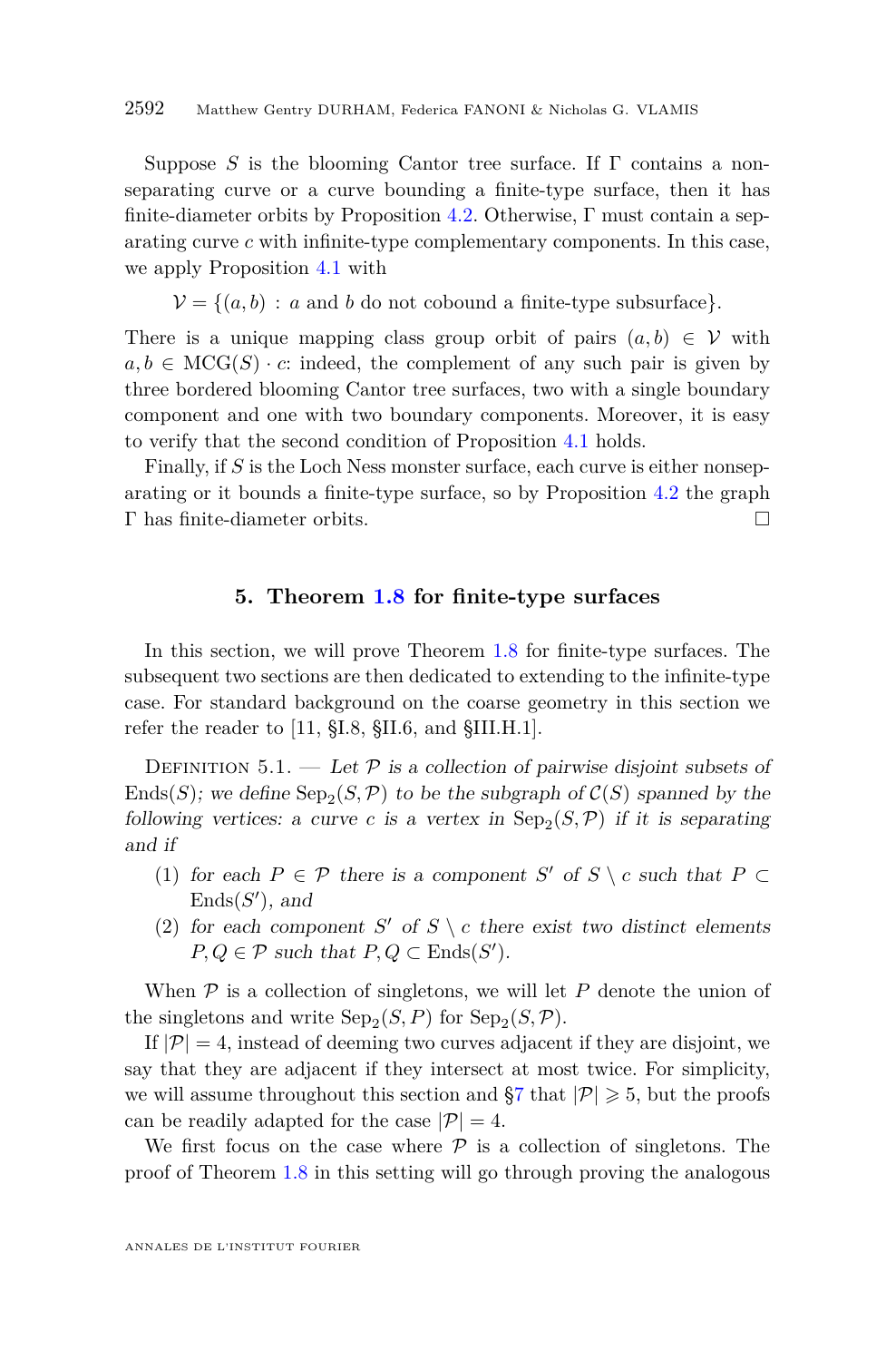result for a subgraph of the arc graph. We will show that this subgraph is uniformly quasi-isometric to  $\text{Sep}_2(S, \mathcal{P})$ , which will yield the result. We will end the section with removing the singleton assumption and giving an argument for connectedness using Putman's technique [\[33,](#page-31-15) Lemma 2.1].

#### **5.1. Arcs**

Let *F* be a noncompact finite-type surface. The reader might find it helpful to think of punctures as marked points. For a collection of punctures *Q* of *S*, let  $A_2(F,Q)$  be the induced subgraph of  $A(F)$  on the arcs with distinct endpoints in *Q*. We will prove:

<span id="page-13-1"></span>THEOREM 5.2. — If  $|Q| \geq 3$ , then  $A_2(F,Q)$  is connected and  $\delta$ -hyperbolic, where  $\delta$  is independent of F and Q. Furthermore, there exist infinitely many elements of  $MCG(F)$  that act on  $A_2(F,Q)$  with positive translation length.

For the proof will rely on the "guessing geodesics lemma" [\[8,](#page-30-9) Proposition 3.1] (similar results appeared earlier in [\[22\]](#page-31-16) and [\[30\]](#page-31-17)) and the unicorn paths conctruction of [\[25\]](#page-31-13).

<span id="page-13-0"></span>LEMMA 5.3 (Guessing geodesics lemma). — Suppose  $\Gamma$  is a graph where all edges have length one. Then  $\Gamma$  is Gromov hyperbolic if and only if there is a constant  $M \geq 0$  and for any two vertices x and y in  $\Gamma$  there is a connected subgraph  $A(x, y) \subset \Gamma$  containing x and y, with the following properties:

- (Local) If  $d_{\Gamma}(x, y) \leq 1$ , then  $A(x, y)$  has diameter at most M.
- (Slim triangles) For any three vertices *x, y, z* in Γ the subgraph  $A(x, y)$  is contained in the *M*-neighborhood of  $A(x, z) \cup A(z, y)$ .

Further, the hyperbolicity constant only depends on *M*.

The following two definitions were introduced in [\[25\]](#page-31-13).

DEFINITION 5.4 (Unicorn arcs). — Let *a* and *b* be arcs in *F* in minimal position representing vertices of  $A(F)$ . Let  $\alpha$  and  $\beta$  be endpoints of  $\alpha$  and *b*, respectively, and let  $\pi \in a \cap b$ . Let *a*<sup>'</sup> and *b*<sup>'</sup> be subarcs of *a* and *b*, respectively, such that  $\partial a' = {\alpha, \pi}$  and  $\partial b = {\pi, \beta}$ , then  $a' \cup b'$  represents a vertex of  $\mathcal{A}(F)$ . The arc  $a' \cup b'$  is a unicorn arc obtained from  $a^{\alpha}, b^{\beta}$ .

Observe that  $a' \cup b'$  is determined by  $\pi$ , so the unicorn arcs obtained from  $a^{\alpha}, b^{\beta}$  are in bijection with the elements of  $a \cap b$ . Order the unicorns arcs by  $a' \cup b' \leq a'' \cup b''$  if  $a'' \subset a'$  and let  $\{c_1, \ldots, c_n\}$  be the ordered set of unicorn arcs obtained from  $a^{\alpha}, b^{\beta}$ .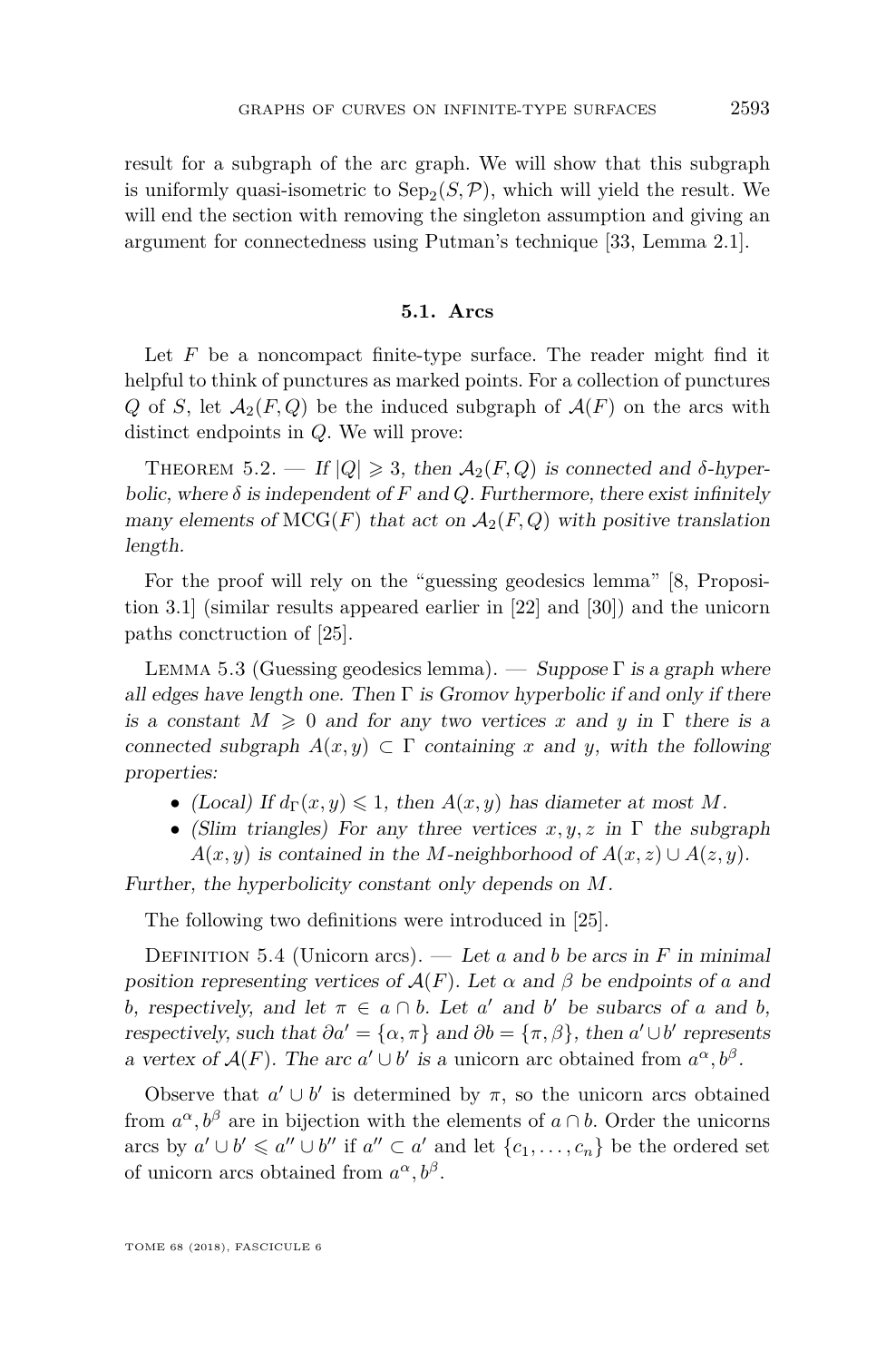DEFINITION 5.5 (Unicorn paths). — The path

$$
\mathcal{U}(a^{\alpha},b^{\beta})=(c_0=a,c_1,\ldots,c_n,c_{n+1}=b)
$$

is the unicorn path between  $a^{\alpha}, b^{\beta}$ .

Let  $a^{\alpha}$  and  $b^{\beta}$  be arcs with endpoints such that  $a, b \in A_2(F, Q)$ . If  $\alpha \neq \beta$ , then  $\mathcal{U}(a^{\alpha}, b^{\beta})$  is a path in  $\mathcal{A}_2(F, Q)$ ; in particular,  $\mathcal{A}_2(F, Q)$  is connected. For  $a, b \in A_2(F, Q)$ , define

$$
A'(a,b) = \bigcup_{\substack{\alpha \in \partial a, \ \beta \in \partial b \\ \alpha \neq \beta}} \mathcal{U}(a^{\alpha}, b^{\beta}).
$$

If *a* and *b* are adjacent, let  $A(a, b)$  be the edge between them, otherwise let  $A(a,b) = A'(a,b) \cup A'(b,a)$ . It is easy to see that the graphs  $A(a,b)$  satisfy the local condition of Lemma [5.3](#page-13-0) for any  $M \geqslant 1$ . It is left to verify the second condition.

<span id="page-14-0"></span>LEMMA 5.6 ([\[25,](#page-31-13) Lemma 3.3]). — Let  $a, b, d$  be arcs mutually in minimal position. For every  $c \in \mathcal{U}(a^{\alpha}, b^{\beta})$  there is  $c^* \in \mathcal{U}(a^{\alpha}, d^{\delta}) \cup \mathcal{U}(d^{\delta}, b^{\beta})$  such that *c* and  $c^*$  are adjacent in  $\mathcal{A}(F)$ .

<span id="page-14-1"></span>LEMMA 5.7 (Slim triangles). — For all  $a, b, d \in A_2(F, Q)$ , the subgraph  $A(a, b)$  is contained in the 2-neighborhood of  $A(a, d) \cup A(d, b)$ .

*Proof.* — Unless  $\partial a = \partial b = \partial d$ , the result follows directly from Lem-ma [5.6.](#page-14-0) So, assume that  $\partial a = \partial b = \partial d = {\alpha, \beta}$ . Let  $c \in \mathcal{U}(a^{\alpha}, b^{\beta}) \subset$ *A*(*a, b*). Pick  $d' \in A_2(F, Q)$  such that *d*' is adjacent to *d* and  $\partial d' \neq \partial d$ . We can now pick  $\delta \in \partial d' \setminus {\alpha, \beta}$  and apply Lemma [5.6](#page-14-0) to  $a^{\alpha}, b^{\beta}, d'^{\delta}$  to get  $c' \in \mathcal{U}(a^{\alpha}, d'^{\delta}) \cup \mathcal{U}(d'^{\delta}, b^{\beta})$  such that *c* and *c'* are disjoint. Assume that  $c' \in \mathcal{U}(a^{\alpha}, d'^{\delta})$ . Apply Lemma [5.6](#page-14-0) to  $a^{\alpha}, d'^{\delta}, d^{\beta}$  to get  $c^* \in A(a, d)$  such that  $d(c, c^*) \leq 2$ .  $) \leqslant 2.$ 

Proof of Theorem  $5.2$ . — The existence of unicorn paths provides the connectedness. Lemma [5.7](#page-14-1) tells us the conditions of Lemma [5.3](#page-13-0) are met with  $M = 2$  implying uniform hyperbolicity. Finally, as  $A_2(F, Q)$  is a subgraph of  $A(F)$ , any pseudo-Anosov element of the pure mapping class group acts with positive translations length [\[29,](#page-31-0) Proposition 4.6].  $\Box$ 

#### **5.2. Curves**

Moving to  $\text{Sep}_2(F,Q)$ , consider the natural map  $\phi\colon A_2(F,Q) \to$  $\text{Sep}_2(F, Q)$  given by setting  $\phi(a)$  to be the boundary of a regular neighborhood of *a*.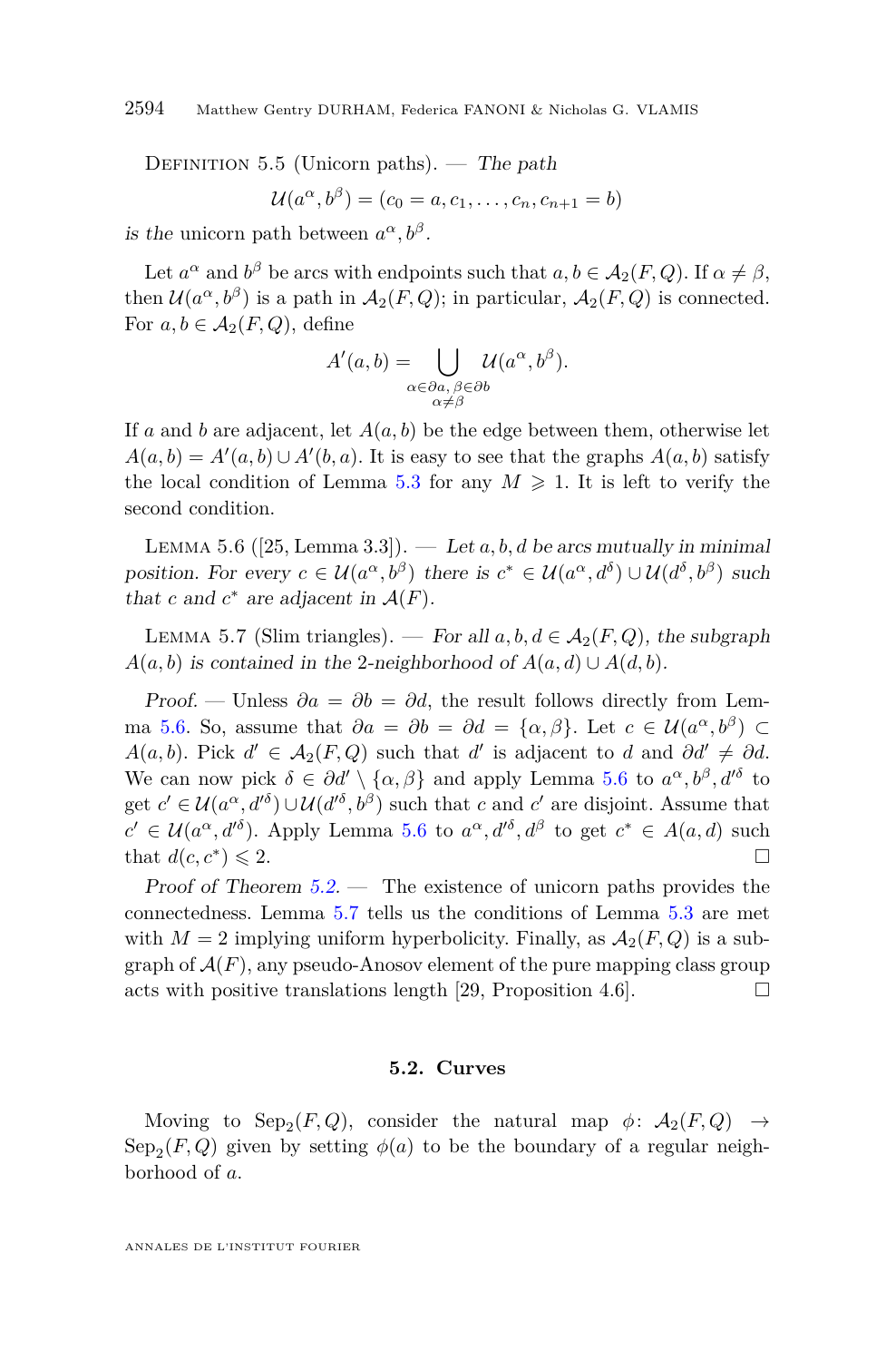<span id="page-15-0"></span>LEMMA 5.8. — If  $|Q| \geq 5$ , then  $\phi$  is a  $(2, 2)$ -quasi-isometry.

Proof. — Let  $d_A$  and  $d$  denote distance in  $A_2(F,Q)$  and  $\text{Sep}_2(F,Q)$ , respectively. Consider any  $c \in \text{Sep}_2(F, Q)$ . If *a* is any arc in a component of  $F \setminus c$  connecting two points of *Q*, then either  $\phi(a) = c$  or  $\phi(a)$  is disjoint from *c*. So, the image of  $\phi$  is 1-dense in  $\text{Sep}_2(F, Q)$ .

Observe that if  $d_A(a, b) = 1$  with  $\partial a \cap \partial b = \emptyset$ , then  $d(\phi(a), \phi(b)) = 1$ . Further, if  $d_A(a, b) = 1$  with  $\partial a \cap \partial b \neq \emptyset$ , then there is an arc *c* with endpoints in  $Q \setminus (\partial a \cup \partial b)$  disjoint from both *a* and *b*. It follows that  $d(\phi(a), \phi(b)) = 2$ . We have shown that

$$
d(\phi(a), \phi(b)) \leq 2d_{\mathcal{A}}(a, b).
$$

We now focus on giving an inequality in the other direction. Given  $x \in \text{Sep}_2(F, Q)$ , define  $\Phi(x) = \{a \in \mathcal{A}_2(F, Q) : a \text{ is disjoint from } x\}$ . We proceed by a sequence of claims:

Claim 1. — If  $\phi(a)$  is disjoint from  $x \in \text{Sep}_2(F, Q)$ , then  $d_{\mathcal{A}}(a, b) \leq 2$  for all  $b \in \Phi(x)$ .

If  $\phi(a)$  is disjoint from *x*, then so is *a*. Therefore, if  $b \in \Phi(x)$  with  $d_A(a, b) > 1$ , then *a, b* are contained in the same component of  $F \setminus x$ . The other component must contain an element of  $A_2(F,Q)$  implying  $d_A(a, b) = 2.$ 

Claim 2. — If  $x, y \in \text{Sep}_2(F, Q)$  are disjoint and  $a \in \Phi(x)$ , then there exists  $b \in \Phi(y)$  with  $d_A(a, b) = 1$ .

As  $F \setminus (x \cup y)$  has three components, there must be a component disjoint from *a* and containing at least two points of *Q*. Let  $b \in A_2(F, Q)$  be any arc in this component, then  $b \in \Phi(y)$  and  $d_A(a, b) = 1$ .

Claim 3. — If  $d(\phi(a), \phi(b)) \leq 1$ , then  $d_A(a, b) \leq 1$ .

Observe that  $\phi(a) = \phi(b)$  if and only if  $a = b$ . Now assume that  $d(\phi(a))$ ,  $\phi(b)$ ) = 1. This can only happen if *a, b* are disjoint and have distinct endpoints. In particular,  $d_{\mathcal{A}}(a, b) = 1$ .

We are now in a place to give the inequality. Let  $m = d(\phi(a), \phi(b))$ , then, by Claim 3, we can assume that  $m \geq 2$ . Let  $\phi(a) = x_0, x_1, \ldots, x_m = \phi(b)$ be a path between  $\phi(a)$  and  $\phi(b)$ . Define  $c_0 = a$  and choose  $c_i \in \Phi(x_i)$  so that  $d_A(c_{i-1}, c_i) = 1$  as guaranteed by Claim 2. By Claim 1,  $d_A(c_m, b) \leq 2$ . This tells us that  $d_{\mathcal{A}}(a, b) \leq m + 2$ . We have shown

$$
d_{\mathcal{A}}(a,b)-2\leqslant d(\phi(a),\phi(b))\leqslant 2d_{\mathcal{A}}(a,b)
$$

which yields the desired result.  $\Box$ 

TOME 68 (2018), FASCICULE 6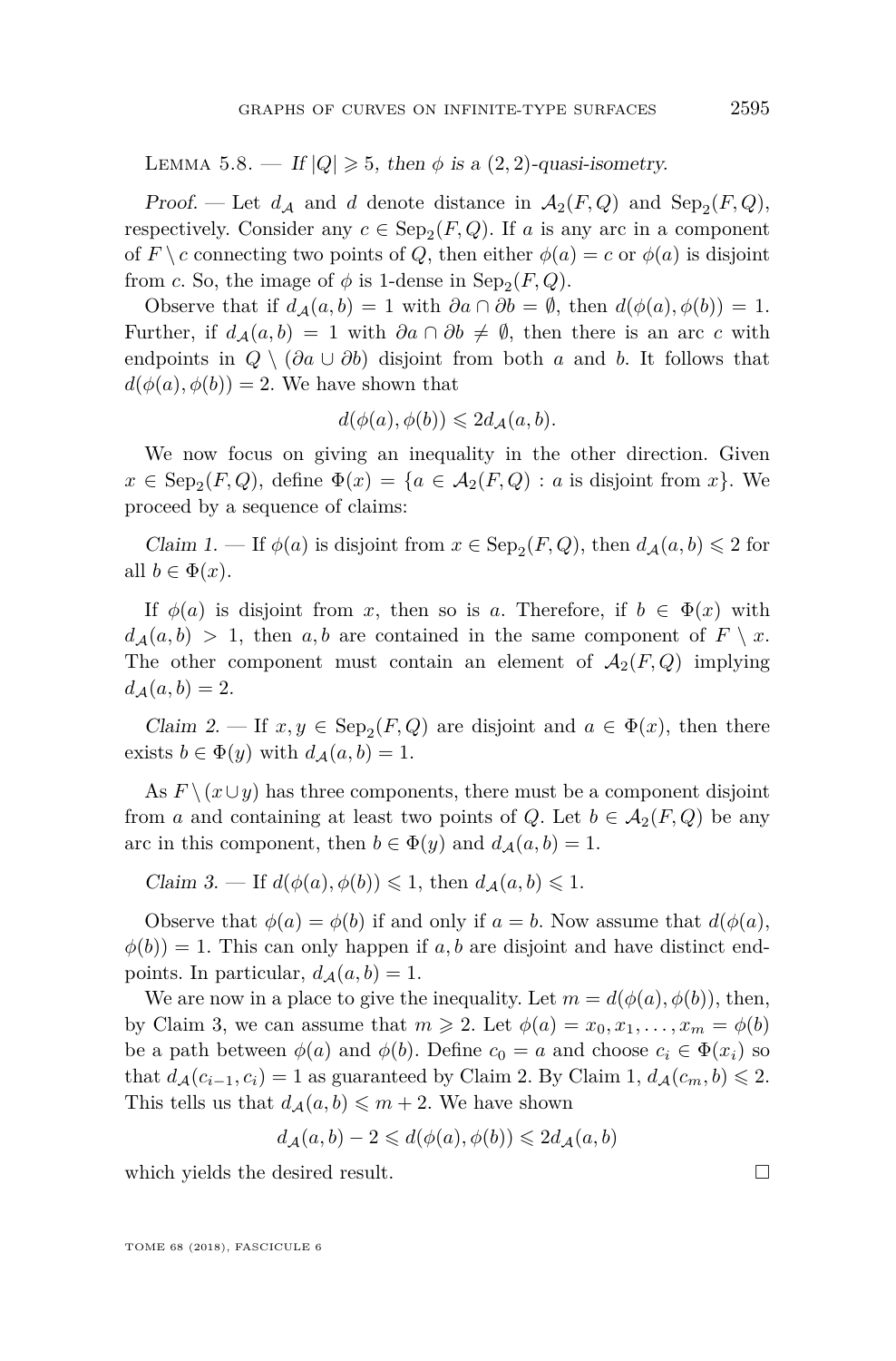

<span id="page-16-2"></span>Figure 5.1. Dehn twists about the curves shown generate the pure mapping class group  $\text{PMCG}(F)$ . The crosses denote punctures.

<span id="page-16-0"></span>THEOREM  $5.9.$  — Let F be a finite-type surface and Q a subset of Ends(*F*). If  $|Q| \ge 5$ , then  $\text{Sep}_2(F, Q)$  is connected, infinite-diameter, and *δ*-hyperbolic, where *δ* can be chosen independent of *S* and *Q*. Furthermore, there exist infinitely many elements of  $MCG(F)$  acting on  $Sep_2(F,Q)$  with positive translation length.

Proof. — The result follows immediately from Theorem [5.2](#page-13-1) and Lem-ma [5.8.](#page-15-0)  $\Box$ 

#### **5.3. Non-singletons**

Let us return to the case where  $\mathcal{Q}$  is a collection of pairwise disjoint closed subsets of Ends(*F*). As *F* is finite-type, each element  $Q \in \mathcal{Q}$  is a finite collection of punctures.

<span id="page-16-1"></span>PROPOSITION 5.10.  $-H |Q| \geq 5$ , then  $Sep_2(F,Q)$  is connected and infinite-diameter. Furthermore, there exist infinitely many elements of  $MCG(F)$  acting on  $Sep_2(F, \mathcal{Q})$  with positive translation length.

In the proof we will use the following connectivity criterion of Putman [\[33,](#page-31-15) Lemma 2.1].

<span id="page-16-3"></span>Lemma 5.11 (Connectivity criterion). — Let *G* be a group acting on a simplicial complex *X* and let *S* be a generating set of *G*. Suppose there is a vertex *v* of *X* such that

- (1) for any vertex  $w, G \cdot v$  intersects the connected component containing *w*, and
- (2) *v* is connected to  $s \cdot v$  for every  $s \in S^{\pm 1}$ .

Then *X* is connected.

ANNALES DE L'INSTITUT FOURIER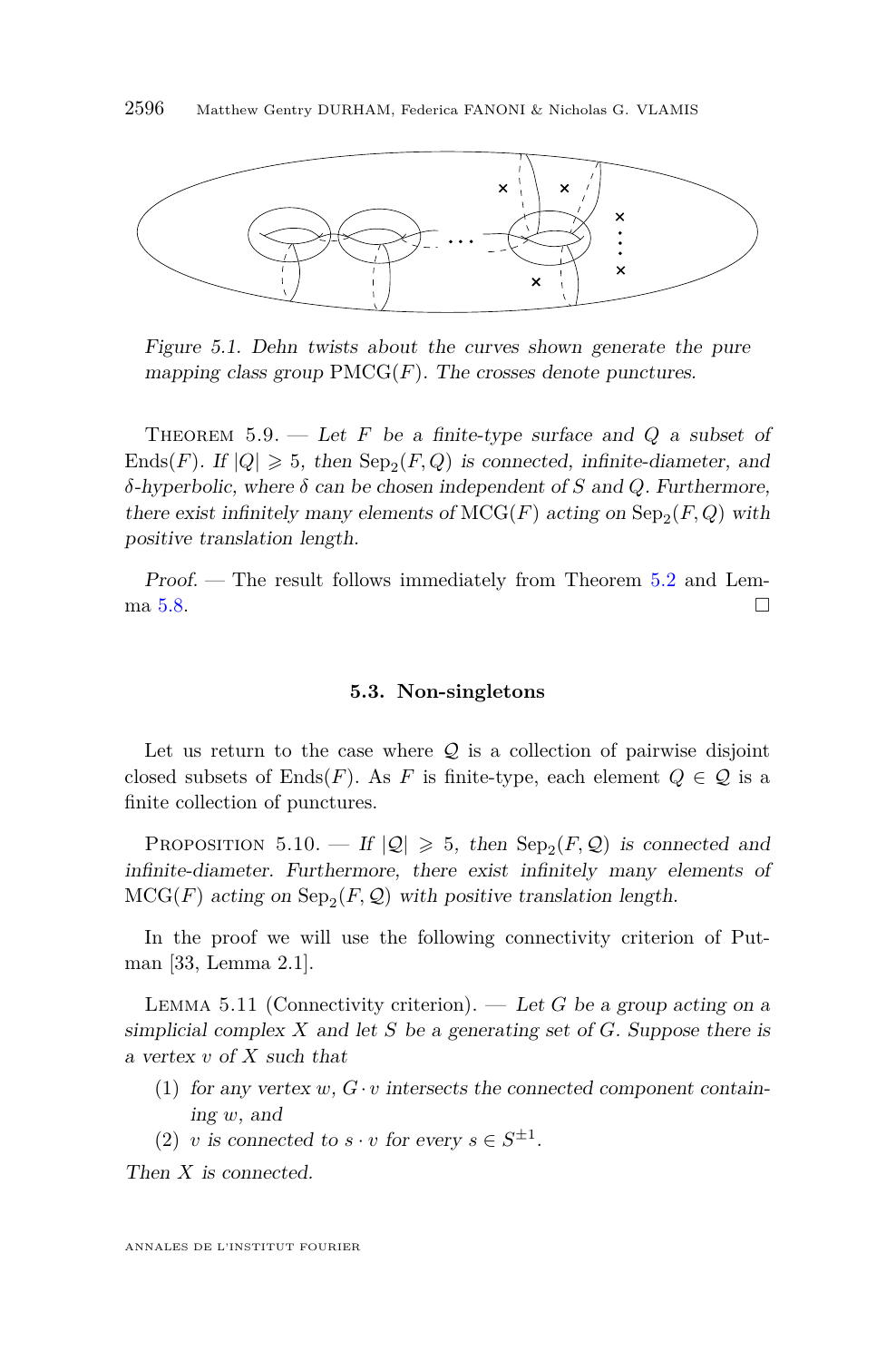Proof of Proposition [5.10.](#page-16-1) — Let  $Q = \{Q_1, \ldots, Q_n\}$ . Let  $C = \{c_1, \ldots, c_n\}$ be a collection of pairwise disjoint separating curves such that one component of  $F \setminus c_i$ , denoted  $D_i$ , is a disk containing  $Q_i$ . Let  $a \in \text{Sep}_2(F, Q)$  be a curve that bounds a pair of pants with  $c_1$  and  $c_2$ .

Note that the assumption  $|Q| \geq 5$  is necessary: if the genus of *F* is 0 and  $|Q| = 4$ , then no two homotopically distinct curves a and b contained in  $F \setminus \bigcup_{i=1}^n D_i$  are disjoint, so we need to modify the adjacency relation (as suggested in the beginning of the section) to get a connected graph. If  $|Q| \leq 3$ , the graph is empty.

If *F* has positive genus, the Dehn twists about the simple closed curves shown in Figure [5.1](#page-16-2) generate the pure mapping class group  $\text{PMCG}(F)$  [\[16,](#page-31-18) Corollary 4.16]. If  $F$  has genus-zero and  $p$  punctures, we can obtain  $F$ by deleting the vertices of a convex *p*-gon in  $\mathbb{R}^2 \cup \{\infty\}$ . The pure mapping class group is then generated by Dehn twists about the simple closed curves obtained as boundaries of regular neighborhoods of the sides and the diagonals of the polygon [\[28,](#page-31-19) Theorem 4.10]. A standard classification of surfaces argument guarantees we can choose generators of  $\text{PMCG}(F)$ such that each Dehn twist in the generating set fixes all but at most one of the curves in *C*. If *t* is a Dehn twist in our generating set, then there exists  $b \in \text{Sep}_2(F, Q)$  disjoint from *a* and fixed by *t*, so *a* and  $t(a)$  have distance at most two.

Next, we claim that for every element  $b \in \text{Sep}_2(F, \mathcal{Q})$  there exists  $g \in$  $\text{PMCG}(S)$  such that there exists a path between *b* and  $g(a)$  in  $\text{Sep}_2(F, \mathcal{Q})$ . The PMCG(*F*)-orbit of *b* is determined by the genus of a component of  $F \backslash b$ and the partition *b* gives of Ends(*F*). Therefore, there exists  $h \in \text{PMCG}(F)$ such that  $h(b)$  is contained in  $\Sigma = F \setminus \bigcup D_i$ . By Theorem [5.9,](#page-16-0) Sep<sub>2</sub>( $\Sigma$ , C) is connected. As  $\text{Sep}_2(\Sigma, C)$  is a subgraph of  $\text{Sep}_2(F, \mathcal{Q})$ , there is a path connecting *a* and *h*(*b*). By taking  $g = h^{-1}$ , we've proved the claim, which guarantees  $\text{Sep}_2(F, \mathcal{Q})$  is connected by Lemma [5.11.](#page-16-3)

As in the proof of Theorem [5.2,](#page-13-1) we see that any pseudo-Anosov element of PMCG(*F*) acts on  $\text{Sep}_2(F, \mathcal{Q})$  with positive translation length.  $\Box$ 

Given the statement of Theorem [5.9,](#page-16-0) it natural to ask:

QUESTION  $5.12.$  – Is  $\text{Sep}_2(F, \mathcal{Q})$  Gromov hyperbolic?

#### **6. Quasi-retracts**

<span id="page-17-0"></span>In [\[2\]](#page-30-0), the authors prove a particular induced subgraph of the arc graph of a surface with punctures is hyperbolic, which generalizes a result of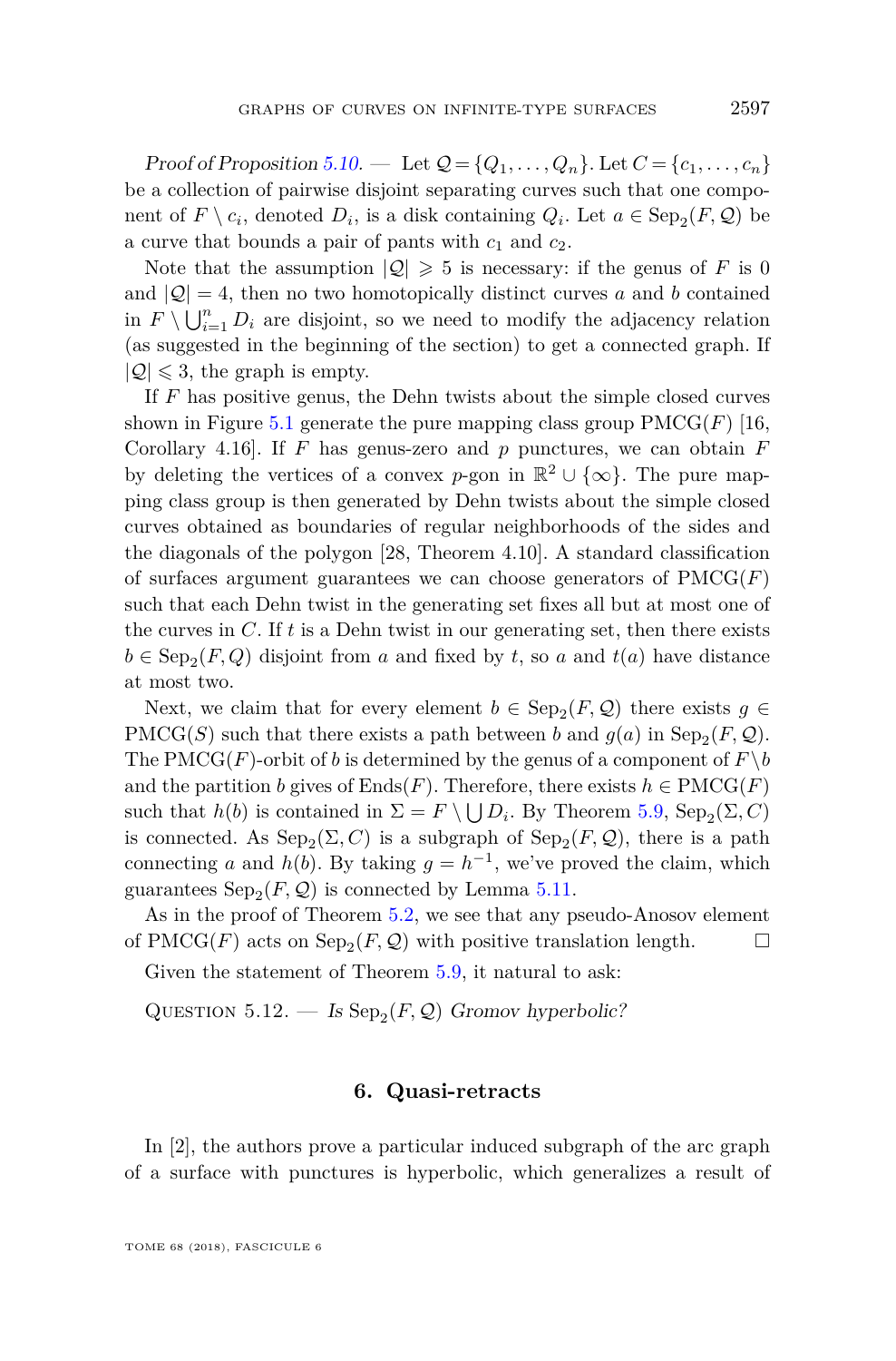Bavard [\[4\]](#page-30-2). Their proof is an elegant use of the fact that arc graphs of finite-type surfaces are uniformly hyperbolic [\[25\]](#page-31-13). The goal of this section is to abstract their argument for general use.

#### **6.1. Quasi-retracts**

Given a set X, let  $\mathfrak{P}(X)$  be the power set of X. For a geodesic metric space  $(X, d_X)$  and a path-connected subspace  $Y \subset X$ , let  $d_Y$  be the induced path metric on *Y* (that is, the distance between two points in *Y* is the infimum of the  $d_X$ -lengths of paths in  $Y$  between the two points).

DEFINITION 6.1. — Let  $(X, d)$  be a geodesic metric space and let  $Y \subset X$ be path-connected. A function  $r: X \to \mathfrak{P}(Y) \setminus \{\emptyset\}$  is an  $(A, B)$ -quasiretract for  $A, B \geq 0$  if:

- diam $(r(x)) \leq A$  for all  $x \in X$ ,
- $d_Y(r(x), r(x')) \le B$  whenever  $d_X(x, x') \le 1$ , and
- $r(y) = \{y\}$  for all  $y \in Y$ .

If *Y* is a  $(A, B)$ -quasi-retract for some A, B, then we say *Y* is a quasi-retract of *X*.

Similar notions (in particular that of a coarsely Lipschitz retract) appear in the literature (see for instance [\[32\]](#page-31-20)); however, the above definition is better suited to our setting.

It follows easily from the definition that:

<span id="page-18-0"></span>LEMMA  $6.2.$  — If *Y* is an  $(A, B)$ -quasi-retract of *X*, then the inclusion  $Y \hookrightarrow X$  is a  $(2A + B, 0)$ -quasi-isometry.

As a consequence, we get the following.

COROLLARY  $6.3.$  — Let *Y* be a quasi-retract of *X*. If *Y* has infinite diameter, then so does *X*.

We now want to describe a criterion for a space to be Gromov hyperbolic. We will need the following definition.

DEFINITION 6.4. — Let  $(X, d_X)$  be a geodesic metric space. A cover  $Y$ of *X* is *δ*-hyperbolic if

- (1) each  $Y \in \mathcal{Y}$  is path-connected subspace of X,
- (2) there exists  $\delta > 0$  such that each element  $Y \in \mathcal{Y}$  is  $\delta$ -hyperbolic (with respect to the induced path metric), and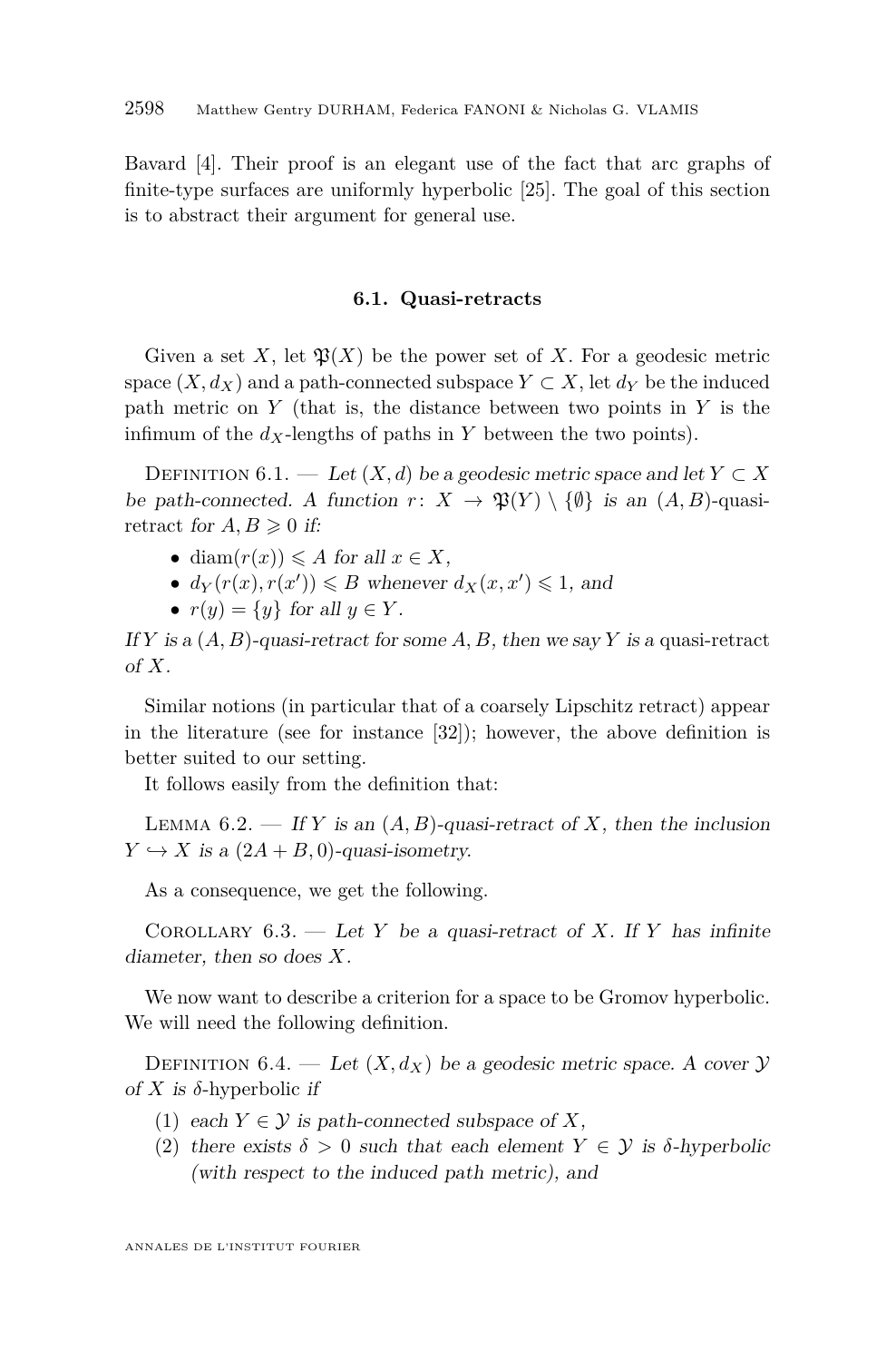(3) for any geodesic triangle *T* contained in *X*, there exists  $Y \in \mathcal{Y}$ containing *T*.

With this definition at hand, we are ready to state a criterion for hyperbolicity.

<span id="page-19-0"></span>LEMMA  $6.5.$  — If a geodesic metric space admits a  $\delta$ -hyperbolic cover, then it is  $\delta$ -hyperbolic.

Proof. — Let X be a geodesic metric space with  $\delta$ -hyperbolic cover  $\mathcal{Y}$ . Let *T* be a geodesic triangle in *X* and let  $Y \in \mathcal{Y}$  such that  $T \subset Y$ . It follows that *T* is geodesic in *Y* implying it is  $\delta$ -slim. As the inclusion  $Y \hookrightarrow$ *X* is distance non-increasing, *T* is *δ*-slim in *X*. It follows that *X* is *δ*hyperbolic.

Motivated by the results in [\[3\]](#page-30-1), we point out the following observation:

<span id="page-19-1"></span>LEMMA  $6.6.$  — Let  $(X, d_X)$  be a geodesic metric space. Suppose there exists a cover  $Y$  of  $X$  by quasi-retracts of  $X$  satisfying:

- (1) the elements of  $Y$  are uniformly quasi-retracts of  $X$ , i.e. there exists constants  $A, B \geq 0$  such that each  $Y \in \mathcal{Y}$  is an  $(A, B)$ -quasi-retract of  $X$ ,
- (2) for any geodesic triangle *T* contained in *X*, there exists  $Y \in \mathcal{Y}$ containing *T*.

Then *X* is  $\delta$ -hyperbolic if and only if each element of *y* is  $\delta$ -hyperbolic.

Proof. — If *X* is hyperbolic, then each  $Y \in \mathcal{Y}$  is quasi-isometrically embedded with the quasi-isometry constants being independent of *Y* . Therefore, the elements of  $Y \in \mathcal{Y}$  are uniformly hyperbolic. On the other hand, if the elements of  $\mathcal Y$  are  $\delta$ -hyperbolic, then  $\mathcal Y$  is a  $\delta$ -hyperbolic cover of X. It follows from Lemma [6.5](#page-19-0) that *X* is  $\delta$ -hyperbolic.

#### **6.2. Witnesses**

An important notion for studying the geometry of subgraphs of the curve graph (introduced in [\[30\]](#page-31-17)) is that of a witness<sup>(1)</sup>. In order to define witnesses, we first need the notion of subsurface projection.

DEFINITION 6.7. — Let *X* be a non-annular<sup>(2)</sup> essential subsurface of *S*. The subsurface projection  $\pi_X : C(S) \to \mathfrak{P}(C(X))$  is given by:

 $(1)$  A witness was originally referred to as a hole; this renaming was recommended by Saul Schleimer.

 $(2)$  The definition can be modified to include the case of annuli; however, it is not needed here.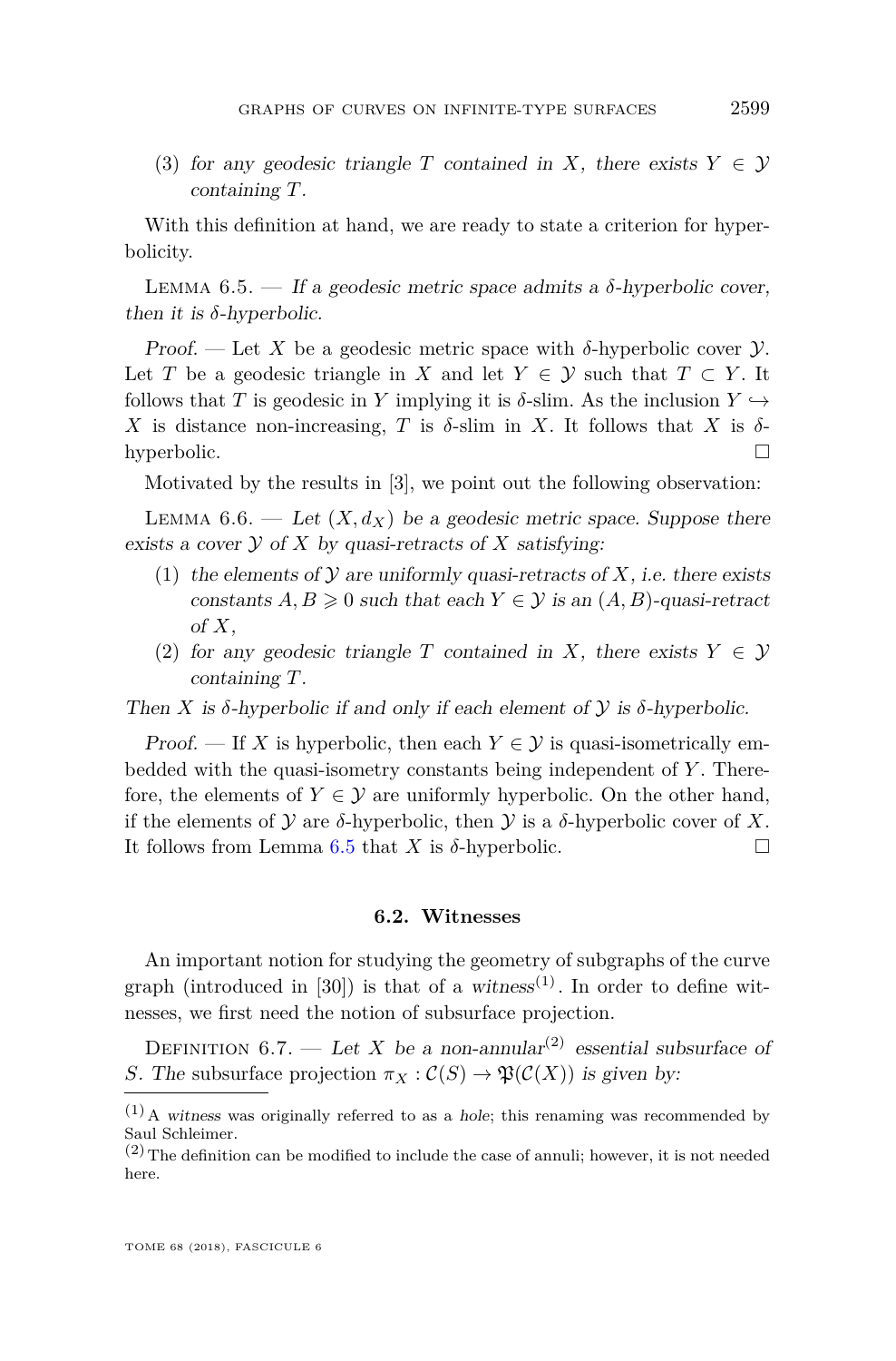- $\pi_X(a) = \{a\}$  if  $a \subset X$ ,
- $\pi_X(a) = \emptyset$  if  $a \subset S \setminus X$ ,
- $\pi_X(a)$  is the set of curves that can realized as a boundary of a regular neighborhood of  $\alpha \cup \partial X$ , where  $\alpha$  is a representative of  $\alpha$ intersecting *∂X* minimally.

DEFINITION 6.8. — Let *S* be a surface and  $\Gamma$  a subgraph of  $\mathcal{C}(S)$ . A witness for  $\Gamma$  is a subsurface  $X \subset S$  such that every vertex in  $\Gamma$  intersects *X* nontrivially (that is, for every  $a \in \Gamma$  the projection  $\pi_X(a)$  is nonempty). A witness X is ideal if the subsurface projection  $\Gamma \to \mathfrak{P}(\mathcal{C}(X)) \setminus \{\emptyset\}$  is a quasi-retract.

#### **7. Theorem [1.8](#page-6-0) for infinite-type surface**

<span id="page-20-0"></span>We will now finish the proof of Theorem [1.8.](#page-6-0) For the entirety of this section, let *S* be an infinite-type surface and let  $\mathcal{P} = \{P_1, \ldots, P_n\}$  be a finite collection of pairwise disjoint closed subsets of Ends(*S*) with  $n \geq 5$ .

LEMMA 7.1.  $-\text{Sep}_2(S,\mathcal{P})$  is connected.

*Proof.* — Let  $a, b$  be non-adjacent elements of  $\text{Sep}_2(S, \mathcal{P})$  and let  $F \subset$ *S* be the surface that they fill. As *a, b* are compact, *F* is finite-type. By possibly enlarging *F*, we may assume that if *V* is a component of  $S \setminus F$ , then  $V^* \subset \text{Ends}(S)$  intersects at most one of the  $P_i$ . To see the existence of this enlargement, observe that there exist pairwise disjoint clopen subsets *U<sub>i</sub>* of Ends(*S*) such that  $P_i \subset U_i$ . By intersecting  $V^*$  with  $U_i$ , we see there is a compact surface  $F' \supset F$  and a component  $V'$  of  $S \setminus F'$  with  $(V')^* = V^* \cap U_i$ ; by construction,  $(V')^* \cap U_j = \emptyset$  for  $j \neq i$ . Repeating this with every component of  $S \setminus F$  yields the desired enlargement.

For each  $i \in \{1, \ldots, n\}$ , define  $\mathcal{V}_i$  to be the collection of components of  $S \setminus F$  satisfying  $V \in V_i$  if and only if  $V^* \cap P_i \neq \emptyset$ . We then set

$$
Q_i = \bigcup_{V \in \mathcal{V}_i} \{c : c \text{ is a component of } \partial V\}
$$

and  $\mathcal{Q} = \{Q_1, \ldots, Q_n\}$ . By Proposition [5.10,](#page-16-1) Sep<sub>2</sub>(*F*, *Q*) is a connected subgraph of  $\text{Sep}_2(S, \mathcal{P})$  containing both *a* and *b* yielding the result.  $\Box$ 

<span id="page-20-1"></span>LEMMA 7.2. — There exists a compact ideal witness for  $\text{Sep}_2(S, \mathcal{P})$  with |P| boundary components.

ANNALES DE L'INSTITUT FOURIER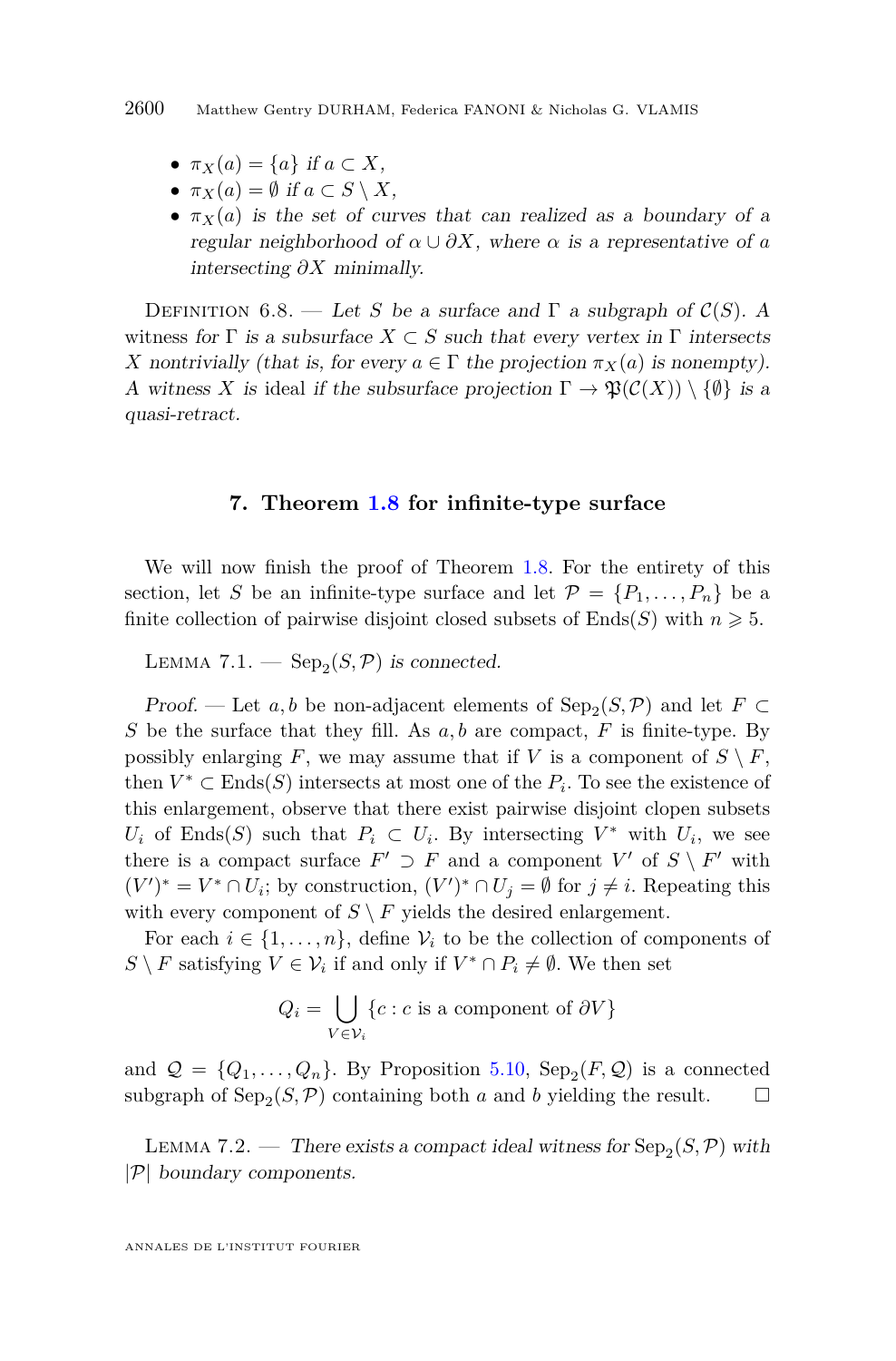

<span id="page-21-0"></span>Figure 7.1. The subsurface  $F$  is an ideal witness for  $\text{Sep}_2(S, \text{Ends}(S))$ .

Proof. — As  $End(s)$  is a normal topological space (i.e. it is  $T_4$ ), we can find pairwise disjoint open sets  $U_i$  containing  $P_i$  for  $1 \leq i \leq n$ . Furthermore, as Ends(S) is totally disconnected, we may assume  ${U_i}$  is a cover of  $Ends(S)$ . We can then choose separating (possibly peripheral) simple closed curves  $c_i$  such there is a component  $V_i$  of  $S \setminus c_i$  with  $U_i = V_i^*$ .

Now, as  $\{U_i\}$  is a finite cover of  $\text{Ends}(S)$ , we must have that  $F = S \setminus \bigcup V_i$ is a compact subsurface. By possibly enlarging the *V<sup>i</sup>* , we may suppose that  $genus(F) = 0$  (see Figure [7.1](#page-21-0) for an example).

We claim that *F* is an ideal witness for  $\text{Sep}_2(S, \mathcal{P})$ . Let  $c \in \text{Sep}_2(S, \mathcal{P})$ and suppose it is disjoint from *F*. It follows there is a component *V* of  $S \setminus c$  containing *F*; hence, *V*<sup>\*</sup> contains at least  $|\mathcal{P}| - 1$  of the sets in  $\mathcal{P}$ , a contradiction. We now have that *F* is a witness; it is left to show that it is ideal.

Observe that  $C(F)$  is a subgraph of  $\text{Sep}_2(S, \mathcal{P})$ . It follows that the standard subsurface projection  $\pi_F$ :  $\text{Sep}_2(S, \mathcal{P}) \to \mathfrak{P}(\mathcal{C}(F))$  is a quasi-retract. In particular, the subsurface projections of two disjoint curves have bounded intersection number and hence their distance is bounded (see [\[29,](#page-31-0) Lemma 2.1]). This establishes that *F* is an ideal witness.

COROLLARY 7.3.  $-$  Sep<sub>2</sub>(S, P) is infinite diameter. Furthermore, there exist infinitely many elements of  $MCG(S)$  acting on  $Sep_2(S, \mathcal{P})$  with positive translation length.

Proof. — Let *F* be the ideal witness constructed in Lemma [7.2.](#page-20-1) Then Lemma [6.2](#page-18-0) implies  $C(F)$  is quasi-isometrically embedded in  $Sep_2(S, \mathcal{P})$ . In particular,  $\text{Sep}_2(S, \mathcal{P})$  is infinite-diameter and every pseudo-Anosov element in  $\text{PMCG}(F) \subset \text{PMCG}(S)$  acts on  $\text{Sep}_2(S, \mathcal{P})$  with positive translation length.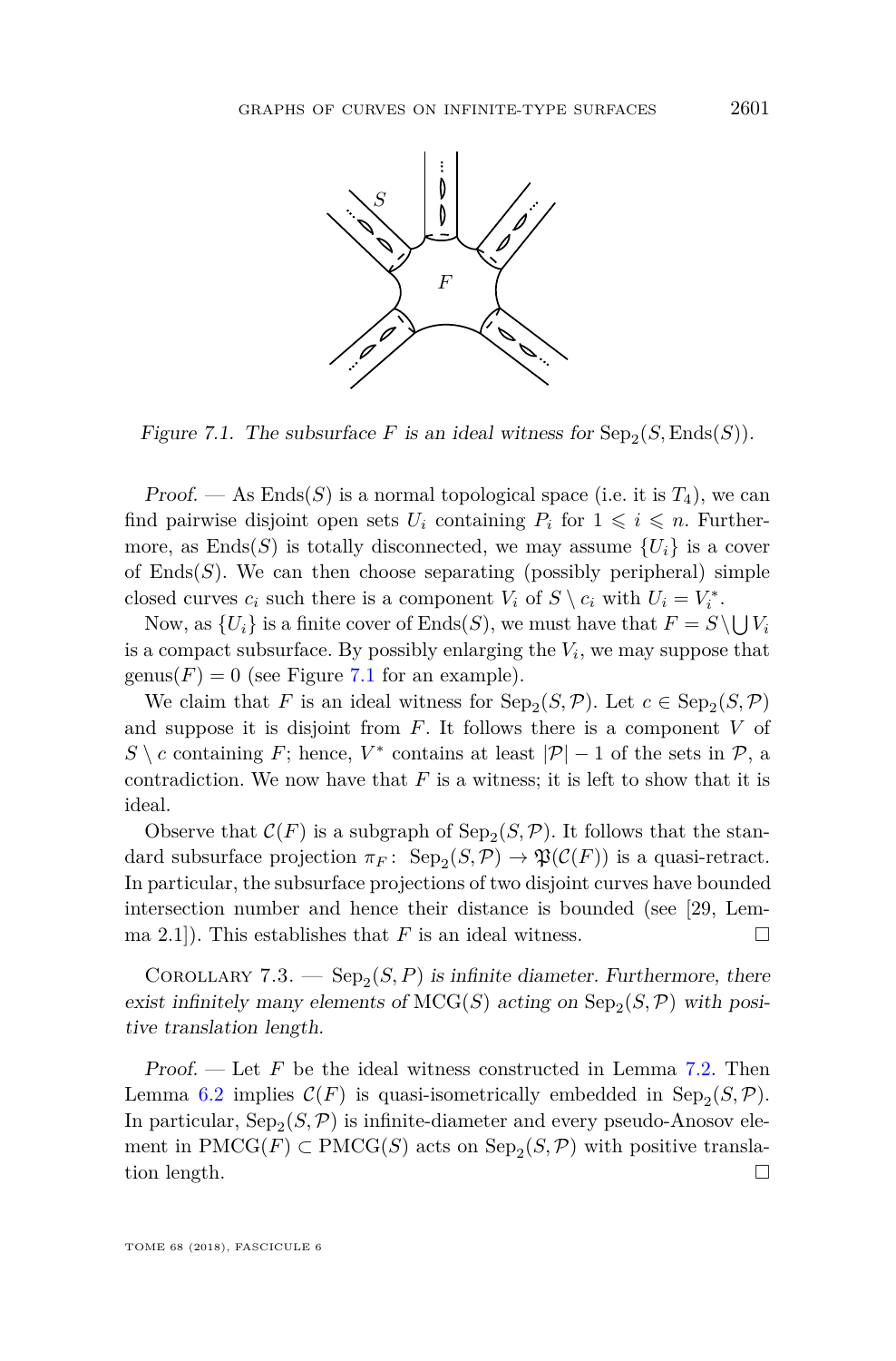Let us now assume that every set in  $\mathcal P$  is a singleton and let  $P \subset \text{Ends}(S)$ be the union of these singletons.

LEMMA 7.4. —  $\text{Sep}_2(S, P)$  is  $\delta$ -hyperbolic, where  $\delta$  can be chosen independently of *S* and *P*.

*Proof.* — Let F be the family of all finite-type surfaces  $F \subset S$  such that the ends of each component of  $S \setminus F$  contains at most one point of *P*. Observe that F is actually a cover of S. For  $F \in \mathcal{F}$ , let  $W_F$  be the components of  $\partial F$  that partition *P*. Note that  $|W_F| = |P|$  and  $\text{Sep}_2(F, W_F) \subset$  $\text{Sep}_2(S, P)$ . Given a triangle  $T \subset \text{Sep}_2(S, P)$  there exists  $F \in \mathcal{F}$  such that  $T \subset \text{Sep}_2(F, W_F)$ . This fact along with Theorem [5.9](#page-16-0) implies there exists *δ* such that  ${Sep_2(F, W_F)}_{F \in \mathcal{F}}$  is a *δ*-hyperbolic cover of  $Sep_2(S, P)$ . The result follows by applying Lemma [6.5.](#page-19-0)

#### **8. Nonseparating curve graphs**

<span id="page-22-0"></span>The results in this section are not new (see [\[3,](#page-30-1) [34\]](#page-31-12)); however, for completeness we provide proofs. Let *S* be a finite-genus surface with  $\text{genus}(S) > 0$ and let  $\text{NonSep}(S)$  be the induced subgraph of  $\mathcal{C}(S)$  on the set of nonseparating curves. If genus( $S$ ) = 1 we modify the adjacency relation to intersecting once.

<span id="page-22-1"></span>LEMMA 8.1. — If  $F \subset S$  is a finite-type surface with genus( $F$ ) = genus(*S*), then the inclusion *i*:  $\text{NonSep}(F) \hookrightarrow \text{NonSep}(S)$  is an isometric embedding.

Proof. — The components of  $S \setminus F$  are punctured disks. By forgetting all but one puncture in each of these components, we obtain a natural simplicial map

$$
p_F \colon \text{NonSep}(S) \to \text{NonSep}(F).
$$

It is clear that both  $p_F$  and *i* are 1-Lipschitz. Moreover,  $p_F \circ i$  is the identity, so *i* is an isometric embedding.

<span id="page-22-2"></span>Proposition 8.2. — Let *S* be an infinite-type genus-*g* surface with  $0 < g < \infty$ , then NonSep(S) is hyperbolic if and only if all NonSep( $S_{a,p}$ ) are *δ*-hyperbolic with *δ* independent of *p*.

Proof. — Recall that from the viewpoint of  $\text{NonSep}(S_{q,p})$  punctures and boundary components are interchangeable. Let  $\mathcal Y$  denote the collection of genus-*g* finite-type subsurfaces of *S*. Note that  $\mathcal Y$  covers NonSep(*S*) and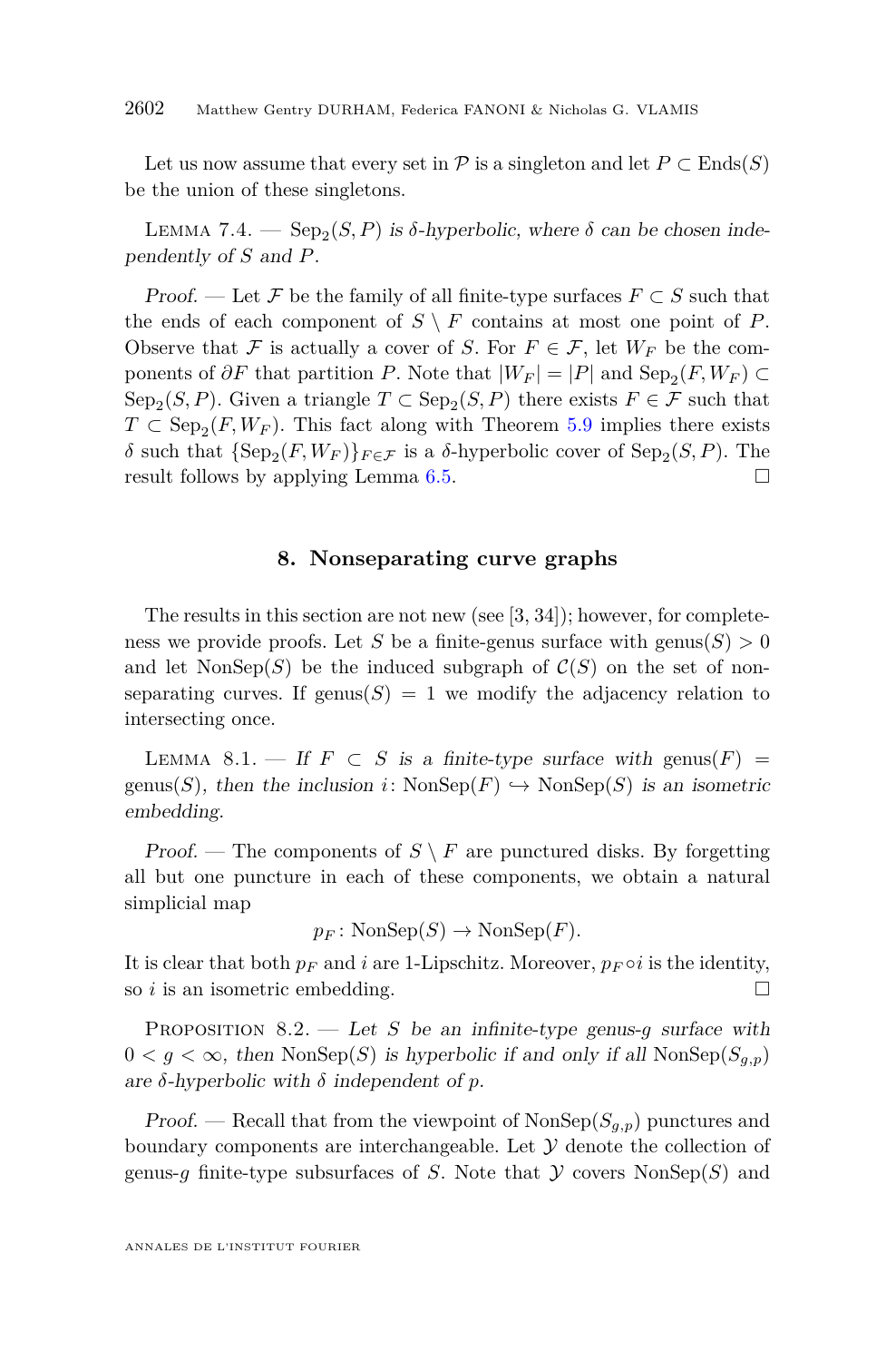there is an element  $\text{NonSep}(F) \in \mathcal{Y}$  such that *F* has *p* boundary components for every  $p \in \mathbb{Z}_+$ .

For each  $\text{NonSep}(F) \in \mathcal{Y}$ , the map  $p_F$  from Lemma [8.1](#page-22-1) is a (0.1)-quasiretract. Further, the finite collection of vertices of a geodesic triangle in NonSep $(S)$  fill a finite-type surface, which can be enlarged to sit in  $\mathcal{Y}$ . This shows that  $Y$  satisfies the conditions of Lemma [6.6](#page-19-1) and the result follows.

COROLLARY 8.3. — If genus(*S*) is positive and finite, NonSep(*S*) is connected, infinite-diameter and there are infinitely many elements of  $MCG(S)$  acting on  $NonSep(S)$  with positive translation length. Furthermore, it is  $\delta$ -hyperbolic, for  $\delta$  independent of S.

Proof.  $\overline{\phantom{a}}$  If *S* has finite-type, then NonSep(*S*) is connected (see [\[16,](#page-31-18) Theorem 4.4]) and infinite-diameter (as is every mapping class group invariant subgraph of  $\mathcal{C}(S)$ ). Let  $F \subset S$  be finite-type with genus( $F$ ) = genus(*S*), then  $NonSep(F)$  is isometrically embedded in  $NonSep(S)$  by Lemma [8.1.](#page-22-1) It follows that  $NonSep(S)$  is infinite-diameter and that any pseudo-Anosov supported in *F* acts with positive translation length. Further, as any two elements of  $\text{NonSep}(S)$  fill a finite-type surface, the connectedness of NonSep(*S*) follows from the finite-type case. If genus(*S*)  $\geq 1$ , using Proposition [8.2](#page-22-2) and Rasmussen's work [\[34\]](#page-31-12) we get uniform hyperbolicity.

#### **9. Low-index cases**

<span id="page-23-0"></span>As mentioned in the introduction, having finite-invariance between two and three does not determine whether *S* admits a connected graph consisting of curves on which the mapping class group acts with infinite-diameter orbits. In this section we present examples of surfaces that do admit such graphs and of surfaces that do not. In the case of  $f = 1$ , we conjecture:

CONJECTURE 9.1. — If *S* is infinite type and  $f(S) = 1$ , then there does not exist a graph consisting of curves on *S* with an infinite diameter orbit of  $MCG(S)$ .

We call the surface with no punctures and exactly three ends accumulated by genus the tripod surface. Since any permutation of the three ends can be realized by a mapping class, the only collection of subsets of the space of ends which is  $MCG(S)$ -invariant (as in Definition [1.6\)](#page-5-0) is the set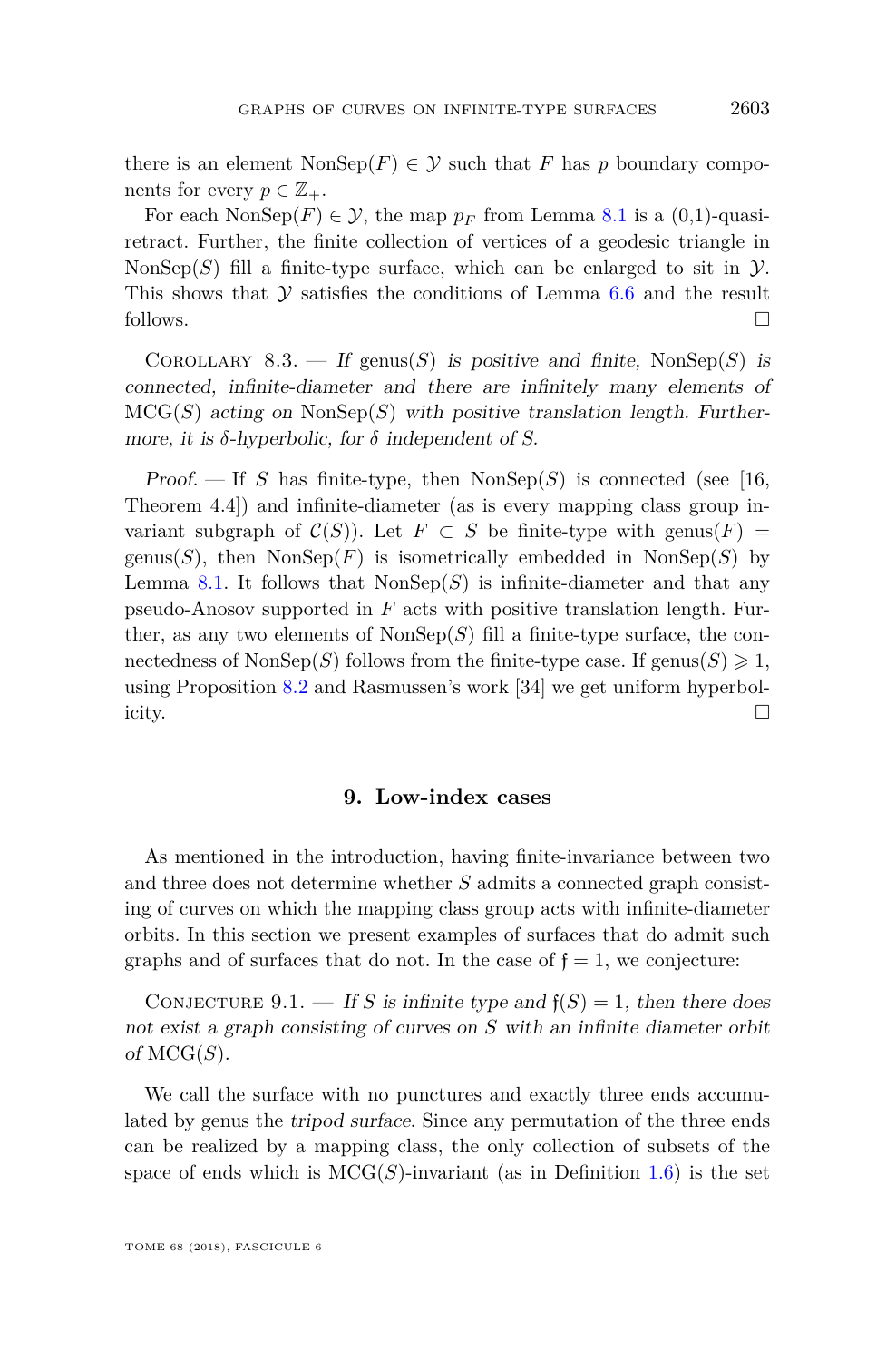of the three singletons. As these are closed and proper subsets, we get that the tripod surface has  $f = 3$ .

The spotted Loch Ness monster surface will be the surface with exactly one end accumulated by genus and a sequence of isolated punctures converging to the nonplanar end. Its space of ends is a sequence of isolated points (the punctures) converging to the unique end accumulated by genus. So the only closed proper subset of the space of ends is the singleton formed by the end accumulated by genus, which is fixed by the mapping class group. This implies that the spotted Loch Ness monster has  $f = 1$ .



Figure 9.1. The spotted Loch Ness monster surface (left) and the tripod surface (right).

<span id="page-24-0"></span>PROPOSITION 9.2. — Suppose *S* is the spotted Loch Ness monster surface  $(f = 1)$ , the plane minus a Cantor set  $(f = 2)$ , or the tripod surface  $(f = 3)$ . Then any connected graph  $\Gamma = \Gamma(S)$  consisting of curves with an action of  $MCG(S)$  has finite-diameter orbits.

To see that the plane minus a Cantor set has  $f = 2$ , note that the Cantor set of punctures (denoted by *C*) and the isolated puncture (denoted by  $\infty$ ) are closed in the space of ends. Furthermore, any two punctures in *C* can be permuted by a mapping class, so no proper subset of it can be part of a  $MCG(S)$ -invariant set. The isolated puncture instead is fixed by the mapping class group, so  $\{C, \{\infty\}\}\$ is MCG(*S*)-invariant.

Remark 9.3. — The plane minus a Cantor set is the surface considered by Bavard in [\[4\]](#page-30-2). In particular, it admits a connected induced subgraph of the arc graph on which the mapping class group acts with unbounded orbits. This shows that graphs consisting of arcs might be better suited for some low-index cases.

Proof of Proposition  $9.2$  — We rely again on Propositions [4.1](#page-10-3) and [4.2.](#page-10-4) Indeed, if  $\Gamma$  contains either a nonseparating curve or a curve cutting off a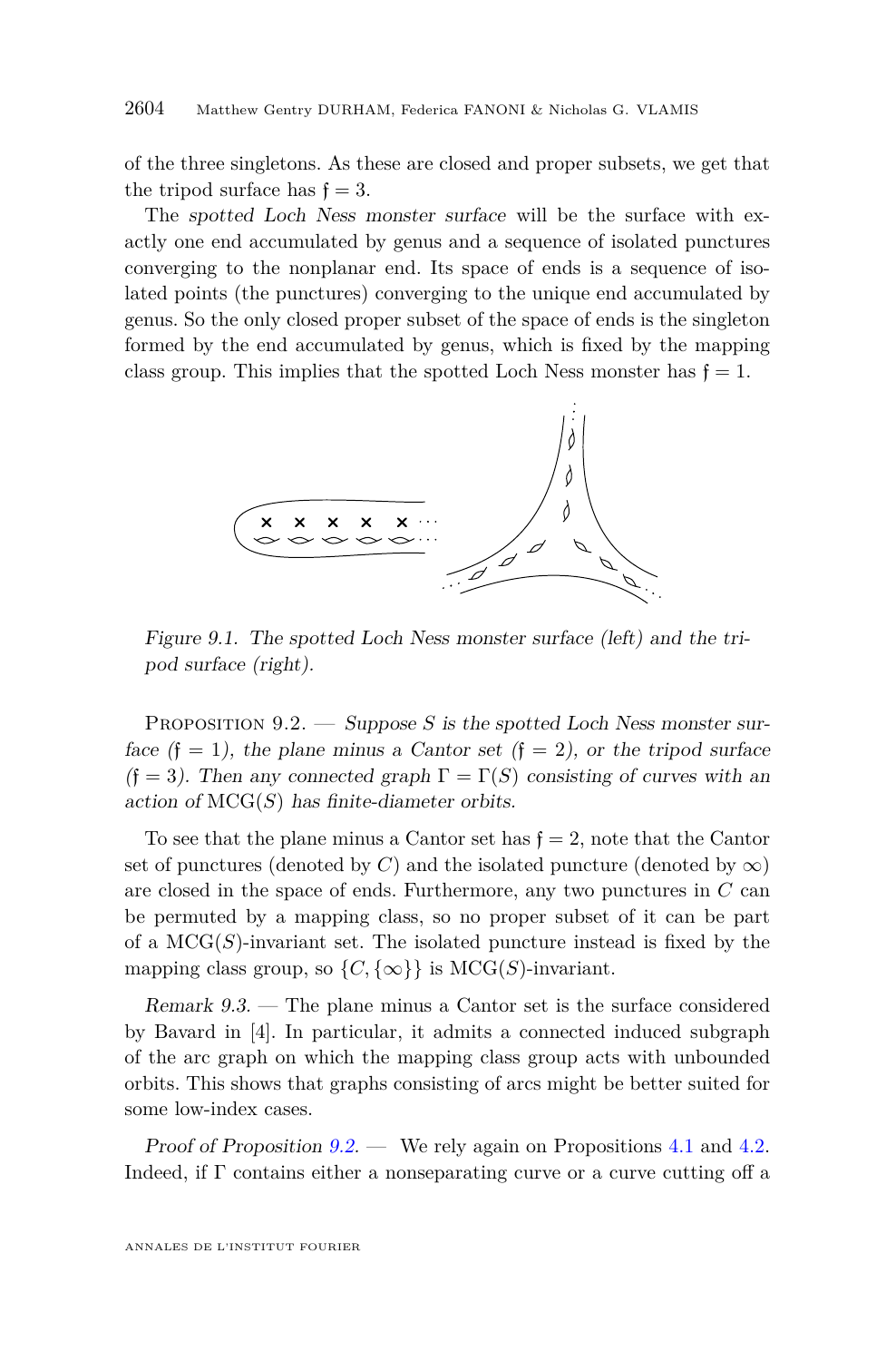finite-type surface, the conclusion follows from Proposition [4.2.](#page-10-4) This covers all cases if *S* is the spotted Loch Ness monster. If *S* is the tripod surface, Γ could contain a curve *c* which is separating, but does not cut off a finite-type subsurface. In this case, we apply Proposition [4.1](#page-10-3) with

$$
\mathcal{V} = \{(a, b) : i(a, b) = 0 \text{ and } S \setminus (a \cup b) \text{ has no finite-type component}\}.
$$

Since  $|Ends(S)| = 3$ , there is a unique mapping class group orbit of pairs in  $V$ , and if a pair  $a, b \in \mathrm{MCG}(S) \cdot c$  is not in  $V$ , there is a curve  $d \in \mathrm{MCG}(S) \cdot c$ such that  $(a, d)$  and  $(b, d)$  belong to  $\mathcal V$  (because a and b fill some finite-type subsurface, so we can choose some curve *d* far away that does not bound a finite-type subsurface with  $a \cup b$ ).

If *S* is the plane minus a Cantor set, we apply Proposition [4.1](#page-10-3) with

$$
\mathcal{V} = \{(a, b) : i(a, b) = 0\}.
$$

Note that there is a unique mapping class group orbit of curves on *S*, as the complement of each curve has two components, one being homeomorphic to the open disk minus a Cantor set and the other the open annulus minus a Cantor set. Furthermore, there are two mapping class group orbits of pairs in V: for  $(a, b) \in V$ , either  $S \setminus a \cup b$  is two disks minus a Cantor set and a once-punctured annulus or it is two disks minus a Cantor set and a once-punctured annulus minus a Cantor set. Since for any two intersecting curves *a, b* there is a component of  $S \setminus a \cup b$  containing a Cantor set, there is a curve *d* disjoint from both *a* and *b*.

On the other hand, the surface with no punctures and exactly two ends accumulated by genus (Jacob's ladder surface) has  $f = 2$  and we can show that it admits a graph consisting of curves with a good action of the mapping class group. More precisely,  $\mathcal{G}(S)$  will be the graph whose vertices correspond to curves separating the two non-planar ends, and where two curves are adjacent if they are disjoint and they cobound a genus one subsurface.

#### <span id="page-25-0"></span>LEMMA 9.4.  $-\mathcal{G}(S)$  is connected and has infinite-diameter orbits.

*Proof.* — Consider  $a, b \in \mathcal{G}(S)$ . If they are disjoint, then  $S \setminus (a \cup b)$  has three components. The component whose boundary consists of both *a* and *b* is finite type, so it has some finite genus *k*. It is then easy to construct a path between *a* and *b* of length *k*.

If instead they intersect, then we can choose a curve  $c \in \mathcal{G}(S)$  which is contained in the complement of the finite-type surface filled by *a* and *b*. As this is disjoint from both *a* and *b*, it is connected to both, so *a* and *b* are connected too.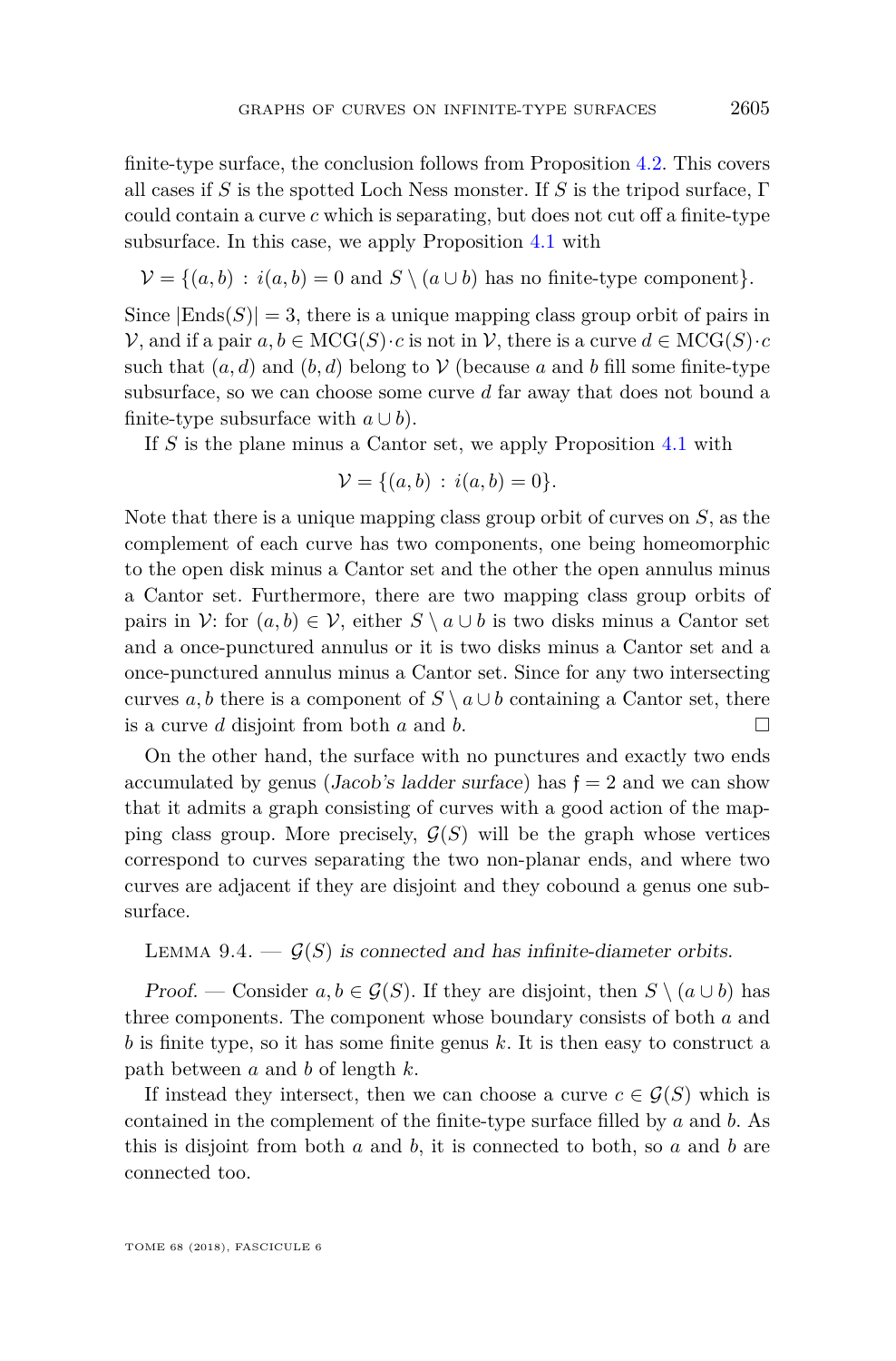<span id="page-26-1"></span>

Figure 9.2. The unbounded orbit of  $\mathcal{G}'(S)$  on the once-punctured Jacob's ladder surface *S*

To show that it has infinite-diameter orbits, note first that if two curves bound a genus *k* subsurface, then they are at distance at most *k*. We want to show their distance is exactly *k*. Consider a path  $a = c_0, c_1, \ldots, c_m = b$ . The union of the  $c_i$  is contained in a finite-type subsurface of  $S$ , so there exist  $d \in \mathcal{G}(S)$  such that all  $c_i$  are in the same connected component of  $S \setminus d$ . Let  $g_i$  be the genus of the surface bounded by  $c_i$  and *d*. At every step,  $q_i$  can change by at most one and  $|q_0 - q_m| = k$ . It follows that  $m \geq k$ .

The Jacob's ladder surface is a cyclic cover of the genus-2 surface. Let *τ* denote deck transformation generating the deck group. Note that *τ* can be viewed as a translation (similar to Figure [9.3\)](#page-26-0). This shows that *τ* acts on  $\mathcal{G}(S)$  with translation length 1.

Remark 9.5. — Let *S* be obtained by puncturing the Jacob's ladder surface in a single point, then  $f = 3$ . If we define  $\mathcal{G}'(S)$  in the analogous way, vertices correspond to separating curves separating the nonplanar ends and adjacency denotes cobounding a genus-one subsurface (either punctured or not), then Lemma [9.4](#page-25-0) holds for  $\mathcal{G}'(S)$  with the same proof. The infinitediameter orbit is shown in Figure [9.2.](#page-26-1)

PROPOSITION 9.6. — The graph  $\mathcal{G}(S)$  is not Gromov hyperbolic.

Proof. — Fix  $K \gg 0$  and choose a compact genus- $K$  surface  $\Sigma \subset S$ with two boundary components, denoted *a* and *b*, each contained in  $\mathcal{G}(S)$ (see the surface cobounded by *a* and *b* in Figure [9.3\)](#page-26-0).



Figure 9.3. A geodesic between  $a$  and  $b$  in  $\mathcal{G}(S)$ .

Observe that for any  $x, y \in \mathcal{G}(S)$  contained in  $\Sigma$ 

<span id="page-26-0"></span>
$$
d_{\mathcal{G}(\Sigma)}(x, y) \geq d_{\mathcal{C}(\Sigma)}(x, y),
$$

where  $d_{\mathcal{C}(\Sigma)}$  is the distance in  $\mathcal{C}(\Sigma)$  and  $d_{\mathcal{G}(\Sigma)}$  is the distance in  $\mathcal{G}(\Sigma)$ . Choose a geodesic  $\gamma = (a = c_0, c_1, \ldots, c_K = b)$  in  $\mathcal{G}(S)$  (notice that the  $c_i$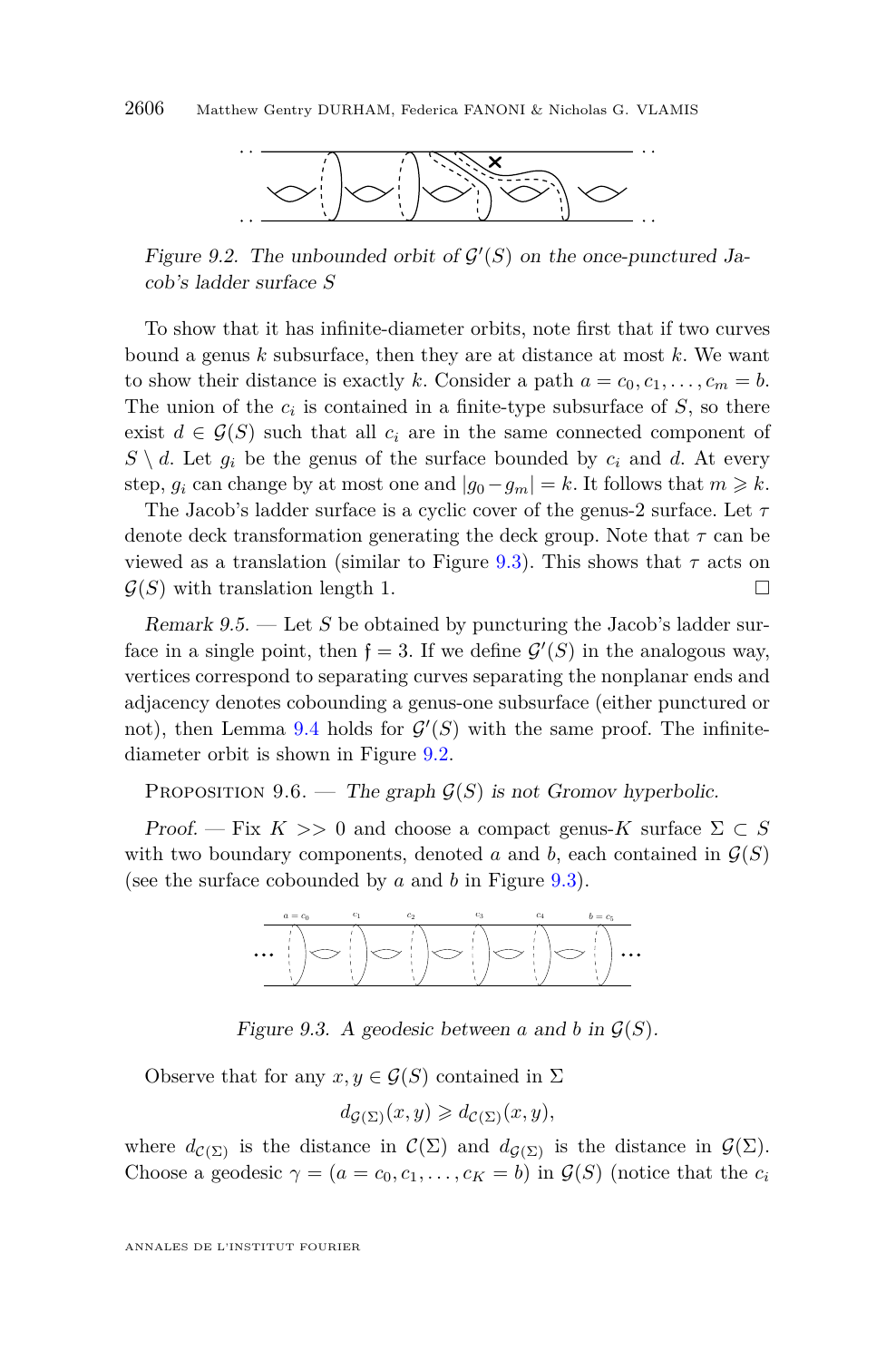are contained in  $\Sigma$ ). Let  $f \in \mathrm{MCG}(\Sigma)$  be a pseudo-Anosov element. Since *f* acts loxodromically on  $\mathcal{C}(\Sigma)$ , there exists  $k \in \mathbb{Z}$  such that

$$
d_{\mathcal{C}(\Sigma)}(f^k(c_i), c_j) > K
$$

for all  $i, j \in \{1, \ldots, K-1\}$ . Set  $c = c_{\lfloor K/2 \rfloor}$ . We claim that  $d_{\mathcal{C}(\Sigma)}(\gamma, c)$  is on the order of *K*.

For every  $j \in \{1, ..., K - 1\}$  there is a path connecting *c* and  $f^k(c_j)$  of length at most *K* going through either *a* or *b* which travels along  $\gamma$  and  $f^k(\gamma)$ .

Fix *j* ∈ {1, 2, . . . , K − 1} and let  $η = (c = e_0, e_1, \ldots, e_n = f^k(c_j))$  be a geodesic in  $\mathcal{G}(S)$ . Suppose every element of *η* intersects  $\Sigma$ , then we can use subsurface projection to get a path in  $\mathcal{C}(\Sigma)$  whose length is on the order of *n*; in particular, *n* must be on the order of *K* by our assumptions. Finally, suppose that *η* contains a curve *e* disjoint from Σ. But, then either  $d_{G(S)}(e, c) > d_{G(S)}(a, c)$  or  $d_{G(S)}(e, c) > d_{G(S)}(b, c)$  implying *η* has length greater than  $\lfloor \frac{K}{2} \rfloor$ .

Repeating this process for every such  $K$ , we see that geodesics between two points can be arbitrarily far apart. It follows that  $\mathcal{G}(S)$  cannot be Gromov hyperbolic.

Remark 9.7. — Brian Bowditch [\[9\]](#page-30-12) proved, using connections with threemanifolds, that the graph  $\mathcal{G}(S)$  has geometric rank at least two, that is, there is a quasi-isometric embedding of  $\mathbb{Z}^2$  into  $\mathcal{G}(S)$ .

#### **Appendix A. The ends**

The underlying motivation for the constructions in this paper come from investigating the structure of the space of ends. This structure does not directly show up in our proofs, but given its importance to our work, we explore the topology of the space of ends in this appendix. We hope it will be helpful to others thinking about infinite-type surfaces.

Note first that Richards [\[35,](#page-31-14) Theorem 2] proved that given any pair  $(X, Y)$  of compact, second countable, totally disconnected spaces satisfying *Y* ⊂ *X* there exists a surface *S* with

$$
(\mathrm{Ends}(S), \mathscr{AG}(S)) = (X, Y).
$$

The discussion here can mostly be traced back to the Cantor–Bendixson derivative. We refer the reader to [\[26\]](#page-31-21) for background on and proofs of the named theorems about Cantor sets that appear below.

TOME 68 (2018), FASCICULE 6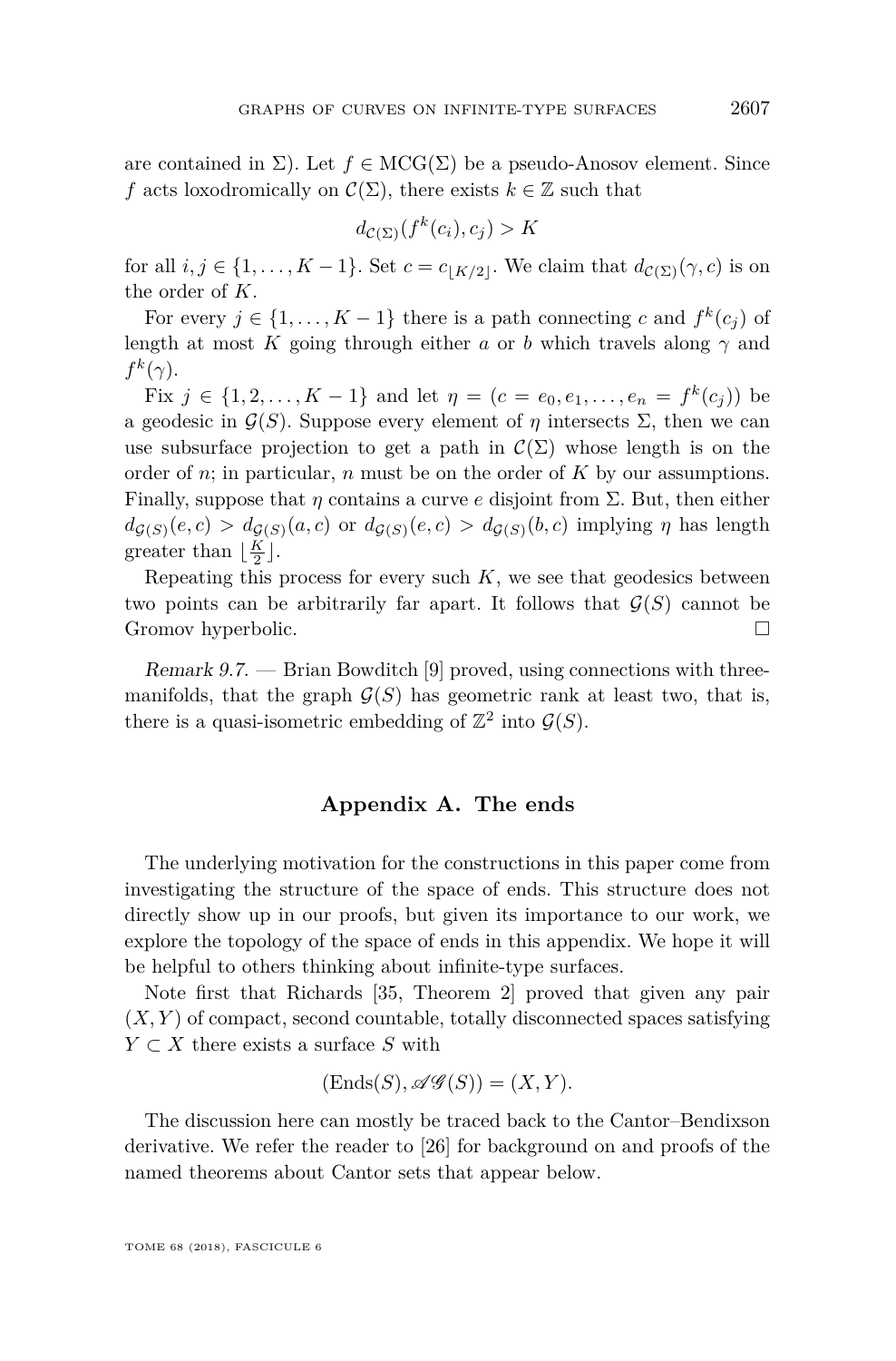We will discuss this derivative in the context of an infinite-type surface *S*. It follows from Proposition [3.3](#page-9-0) and Brouwer's classification of the Cantor set that  $End(s)$  is homeomorphic to a closed subset of the Cantor set. For the sequel, let C denote the Cantor set and let  $E \subset C$  be a closed subset. Note that every closed subset of *C* is totally disconnected, second countable, and compact and can therefore be realized as  $\text{Ends}(S)$  for some *S* (this is again [\[35,](#page-31-14) Theorem 2]).

Given a topological space  $X$ , let  $X'$  denote the set of limit points of *X*. Using transfinite induction, the Cantor–Bendixson derivatives of *E* are defined as follows:

- $E^{(0)} = E$ ,
- $E^{(\alpha)} = (E^{(\alpha-1)})'$  for any successor ordinal  $\alpha$ ,
- $E^{(\alpha)} = \bigcap_{\beta < \alpha} E^{(\beta)}$  for any limit ordinal  $\alpha$ .

Observe that each Cantor–Bendixson derivative of *E* is invariant under  $Homeo(E)$ .

Let us suppose that *E* is countable. Using the Cantor–Bendixson derivative, Mazurkiewicz–Sierpiński [\[31\]](#page-31-22) gave a complete classification of countable compact Hausdorff spaces in terms of ordinals. In particular, *E* is homeomorphic to  $\omega^{\alpha} n + 1$ , where  $\omega$  is the smallest infinite ordinal,  $\alpha$  is a countable ordinal, and  $n \in \mathbb{Z}_+$ . Here, we abused notation and conflated an ordinal  $\alpha$  with the ordinal space consisting of all ordinals less than  $\alpha$  endowed with the order topology. The pair  $(\alpha, n)$  is called the *characteristic* system of *E*.

If *E* has characteristic system  $(\alpha, n)$ , then

- $|E^{(\beta)}| = \infty$  if  $\beta < \alpha$ ,
- $|E^{(\alpha)}|=n$ , and
- $|E^{(\beta)}| = 0$  if  $\beta > \alpha$

<span id="page-28-0"></span>LEMMA A.1. — Let *S* be surface satisfying either  $\mathcal{AG}(S) = \emptyset$  or  $\mathcal{AG}(S) =$ Ends(*S*). If Ends(*S*) is countable with characteristic system  $(\alpha, n)$  and contains at least two points, then  $f(S) = n$ .

Proof. — Let  $E =$  Ends(*S*) and let  $E^{(\alpha)} = \{a_1, \ldots, a_n\}$ . Observe that  $E^{(\alpha)}$  is an invariant set so  $f(S) \geq n$ .

Now let  $\mathcal{P} = \{P_1, \ldots, P_m\}$  be an invariant collection of pairwise disjoint proper closed subsets of *E*. Let  $\beta < \alpha$  and let  $x \in E^{(\beta)}$ . If there exists  $i \in \{1, \ldots m\}$  such that  $x \in P_i$ , then

$$
E^{(\beta)} \subset \bigcup_{i=1}^{m} P_i
$$

ANNALES DE L'INSTITUT FOURIER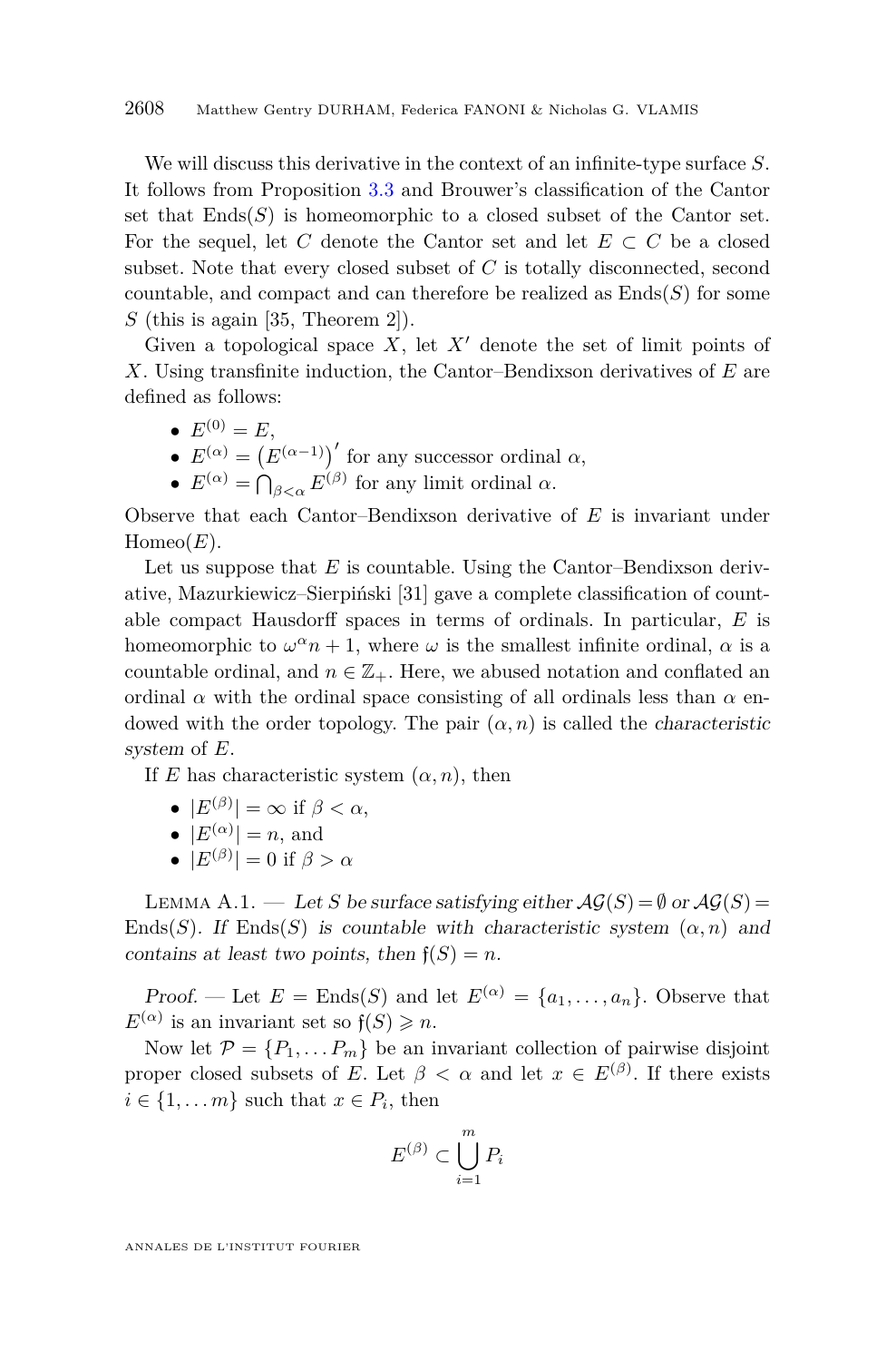as  $E^{(\beta)}$  is homogeneous. Moreover, as  $\beta < \alpha$ , we know  $|E^{(\beta)}|$  is infinite and therefore there exists  $j_{\beta} \in \{1, ..., m\}$  such that  $|P_{j_{\beta}} \cap E^{(\beta)}|$  is infinite. As  $P_{j\beta}$  is compact and infinite, it must have a limit point; in particular,  $P_{i} \cap E^{(\beta+1)}$  is nonempty.

For  $k \in \mathbb{N}$ , let  $\beta_k = \beta + k$ . Repeating the above argument, we see there exists  $j_k \in \{1, \ldots, m\}$  such that  $|P_{j_k} \cap E^{(\beta_k)}|$  is infinite. Another application of the pigeonhole principle implies that there exists  $j \in \{1, \ldots, m\}$  such that  $|P_j \cap E^{(\beta_k)}|$  is infinite for infinitely many values of *k*. As  $P_j \cap E^{(\beta_k)}$  is compact and  $P_j \cap E^{(\beta_k)} \supset P_j \cap E^{(\beta_{k+1})}$  for all  $k \in \mathbb{N}$ , we see that

$$
\bigcap_{k\in\mathbb{N}} P_j \cap E^{(\beta_k)} \neq \emptyset.
$$

In particular, if  $\delta = \sup_k {\beta_k}$ , then  $P_j \cap E^{(\delta)}$  is nonempty.

This inductive process guarantees that for each  $l \in \{1, \ldots n\}$  there exists  $j_l \in \{1, \ldots, m\}$  such that  $a_l \in P_{j_l}$ .

Observe that if the collection  $\mathcal{P}' = \mathcal{P} \setminus \{P_{j_1}, \ldots, P_{j_n}\}$  is nonempty, then it must also be a finite invariant collection of closed proper subsets. The same argument as above then implies there exists  $P \in \mathcal{P}'$  containing an element of  $E^{(\alpha)}$ , but this is a contradiction since  $P \cap P_{j_l} = \emptyset$  for all  $l \in \{1, \ldots, n\}$ . We can conclude that  $\mathcal{P}'$  is empty and hence  $m \leq n$ ; therefore,  $f(S) \leq n$ .  $\Box$ 

Let us now assume that *E* is uncountable. It is an immediate corollary to the Cantor–Bendixson theorem and Brouwer's classification of the Cantor set that  $E = C_0 \cup Q_0$ , where  $C_0 \cong C$ ,  $Q_0$  is homeomorphic to an open countable subset of *C*, and  $C_0 \cap Q_0 = \emptyset$ . Also observe that  $\partial Q_0 \subset C_0$  is a closed subset of *C*. Reiterating the above discussion, we can build sets  $C_{\alpha}$ and  $Q_{\alpha}$  inductively for a cardinal  $\alpha > 1$  as follows:

- if  $\alpha$  is a successor cardinal, set  $\partial Q_{\alpha-1} = C_{\alpha} \sqcup Q_{\alpha}$ .
- if  $\alpha$  is a limit cardinal, set  $\bigcap_{\beta<\alpha} C_{\beta} = C_{\alpha} \sqcup Q_{\alpha}$ .

Observe that for each ordinal  $\alpha$ , the sets  $C_{\alpha}$ ,  $\partial Q_{\alpha}$ , and  $\overline{Q}_{\alpha}$  are closed invariant subsets of  $E$ . The point here is that  $Homeo(E)$ -invariant sets can be buried deep in the Cantor set. This leads us to our last proposition characterizing  $f = 0$  surfaces.

<span id="page-29-0"></span>PROPOSITION A.2. — If *S* is an infinite-type surface with  $f(S) = 0$ , then *S* is one of:

- (1) the Cantor tree surface,
- (2) the blooming Cantor tree surface, or
- (3) the Loch Ness monster surface.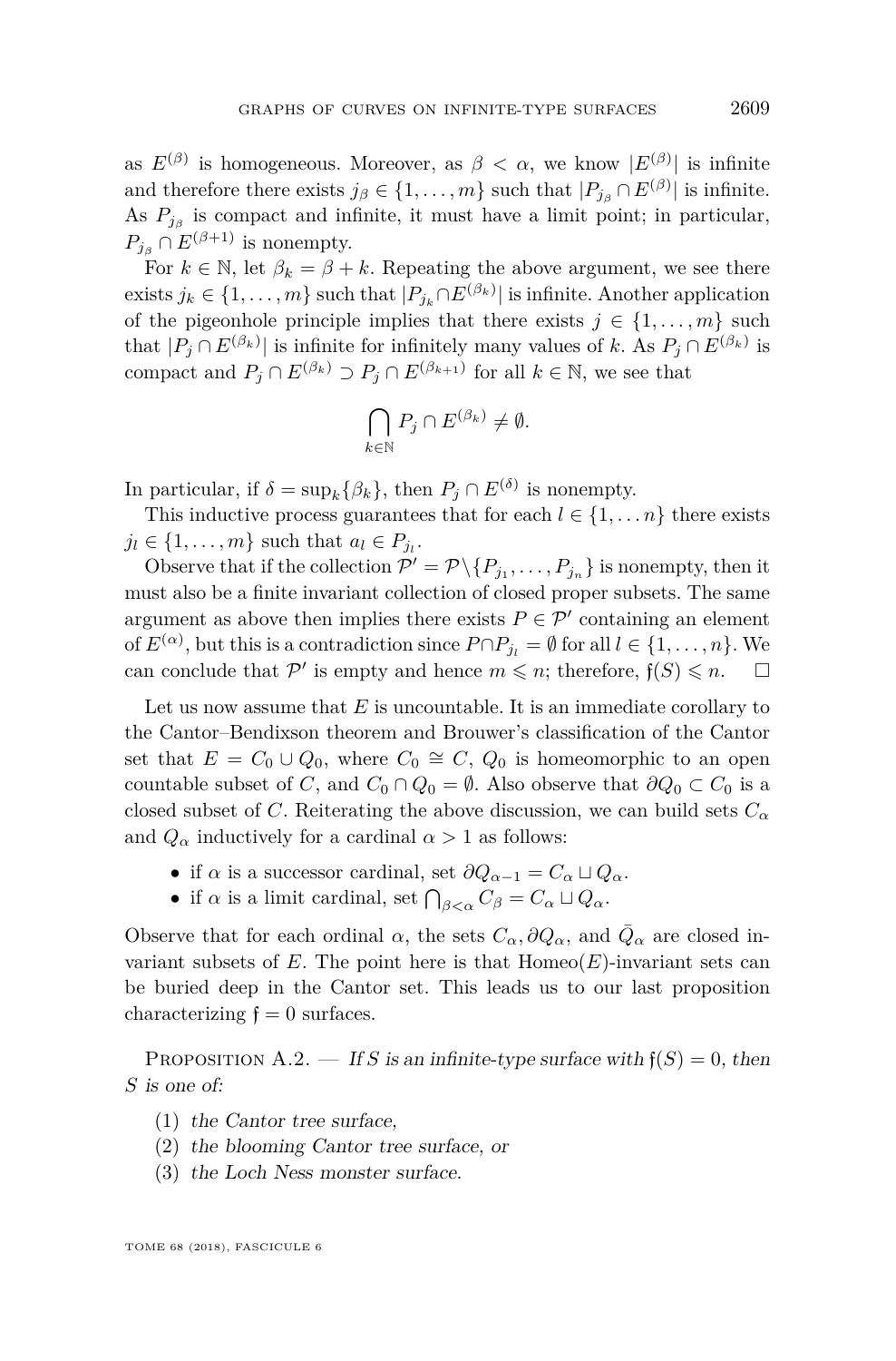Proof. — If *S* has both planar ends and ends accumulated by genus, then  $\mathcal{AG}(S)$  is a proper closed invariant subset and  $f(S) > 0$ . We can therefore assume that either  $\mathcal{AG}(S) = \emptyset$  or  $\mathcal{AG}(S) = \text{Ends}(S)$ .

First suppose that  $End(s)$  is countable and let  $(\alpha, n)$  be its characteristic system. By Lemma  $A.1$ , if  $Ends(S)$  has at least two points, then  $f(S) = n \geq 1$ . It follows that  $End(s)$  must be a single point and therefore *S* must be the one-ended infinite-genus surface and thus homeomorphic to the Loch Ness monster surface.

Now assume that  $Ends(S)$  is uncountable, so  $Ends(S) = C_0 \sqcup Q_0$ , where  $C_0$  is a Cantor set and  $Q_0$  is countable. If  $Q_0$  is nonempty, then  $C_0$  is a closed invariant proper subset and  $f(S) > 0$ . It follows that  $Q_0$  is empty and  $\text{End}(S)$  is a Cantor set. By the definition of f, the genus of S is either 0 or infinite. As all the ends of *S* are either planar or accumulated by genus, we can conclude that *S* is either the Cantor tree surface or the blooming Cantor tree surface, respectively.

#### BIBLIOGRAPHY

- <span id="page-30-10"></span>[1] L. V. Ahlfors & L. Sario, Riemann surfaces, Princeton Mathematical Series, vol. 26, Princeton University Press, 1960, xi+382 pages.
- <span id="page-30-0"></span>[2] J. Aramayona, A. Fossas & H. Parlier, "Arc and curve graphs for infinite-type surfaces", Proc. Am. Math. Soc. **145** (2017), no. 11, p. 4995-5006.
- <span id="page-30-1"></span>[3] J. ARAMAYONA  $&$  F. VALDEZ, "On the geometry of graphs associated to infinite-type surfaces", To appear in Math. Z., 2016.
- <span id="page-30-2"></span>[4] J. Bavard, "Hyperbolicité du graphe des rayons et quasi-morphismes sur un gros groupe modulaire", Geom. Topol. **20** (2016), no. 1, p. 491-535.
- <span id="page-30-7"></span>[5] J. Behrstock, B. Kleiner, Y. Minsky & L. Mosher, "Geometry and rigidity of mapping class groups", Geom. Topol. **16** (2012), no. 2, p. 781-888.
- <span id="page-30-5"></span>[6] J. BEHRSTOCK & Y. MINSKY, "Dimension and rank for mapping class groups", Ann. Math. **167** (2008), no. 3, p. 1055-1077.
- <span id="page-30-6"></span>[7] M. Bestvina, K. Bromberg & K. Fujiwara, "Constructing group actions on quasi-trees and applications to mapping class groups", Publ. Math., Inst. Hautes Étud. Sci. **122** (2010), p. 1-64.
- <span id="page-30-9"></span>[8] B. H. BOWDITCH, "Uniform hyperbolicity of the curve graphs", Pac. J. Math. **269** (2014), no. 2, p. 269-280.
- <span id="page-30-12"></span>[9] ——— , 2016, Personal communication.
- <span id="page-30-8"></span>[10] ——— , "Large-scale rigidity properties of the mapping class groups", Pac. J. Math. **293** (2018), no. 1, p. 1-73.
- <span id="page-30-11"></span>[11] M. R. BRIDSON & A. HAEFLIGER, Metric spaces of non-positive curvature, Grundlehren der Mathematischen Wissenschaften, vol. 319, Springer, 1999, xxii+643 pages.
- <span id="page-30-3"></span>[12] D. Calegari, "Circular groups, planar groups, and the Euler class", in Proceedings of the Casson Fest, Geometry and Topology Monographs, vol. 7, 2004, p. 431-491.
- <span id="page-30-4"></span>[13] ——— , "Big mapping class groups and dynamics", Geometry and the imagination, [https://lamington.wordpress.com/2009/06/22/big-mapping-class-groups-and](https://lamington.wordpress.com/2009/06/22/big-mapping-class-groups-and-dynamics/)[dynamics/](https://lamington.wordpress.com/2009/06/22/big-mapping-class-groups-and-dynamics/), 2009.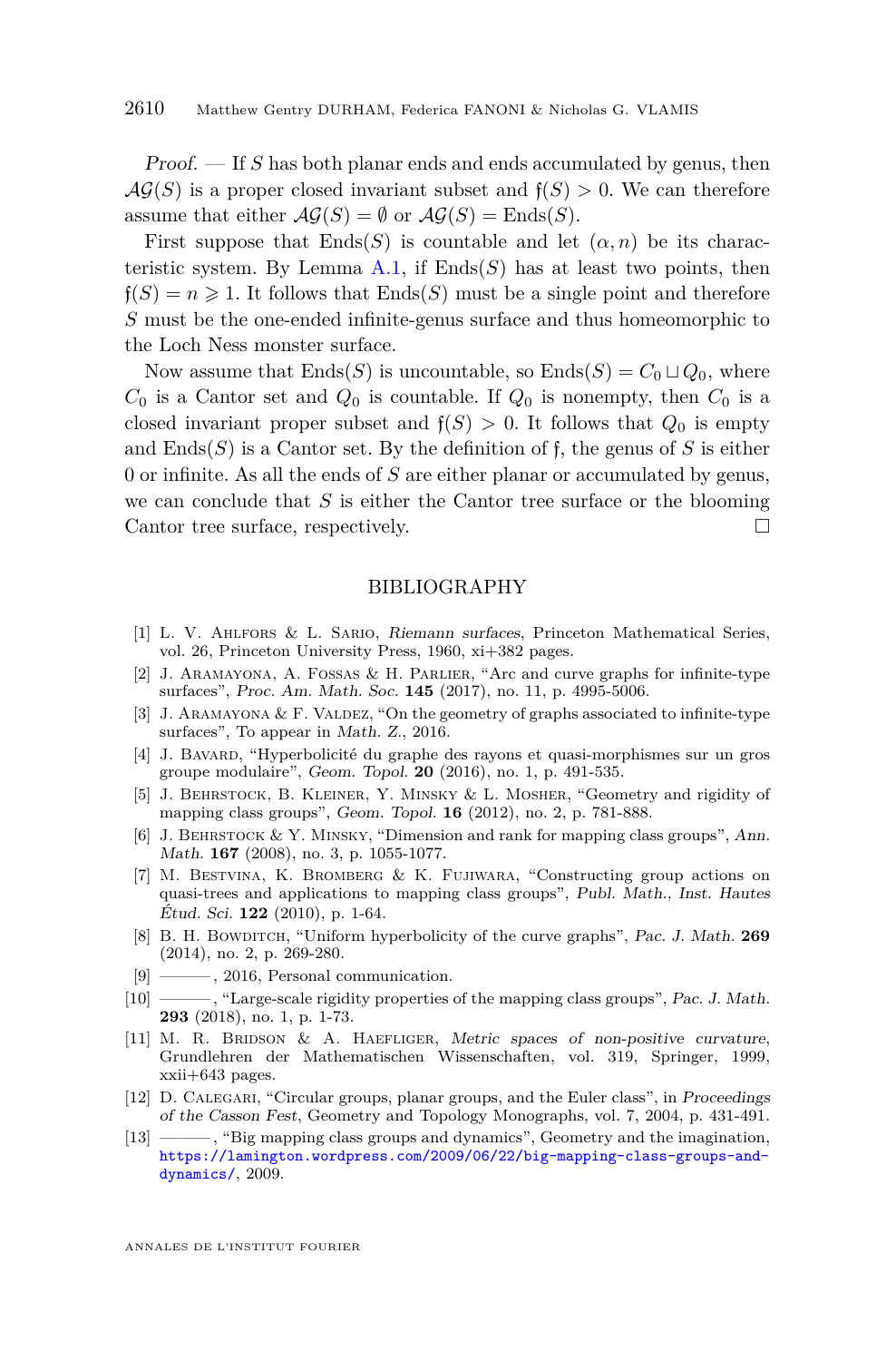- <span id="page-31-7"></span>[14] ——— , "Mapping class groups: the next generation", Geometry and the imagination, [https://lamington.wordpress.com/2014/10/24/mapping-class-groups-the](https://lamington.wordpress.com/2014/10/24/mapping-class-groups-the-next-generation/) [-next-generation/](https://lamington.wordpress.com/2014/10/24/mapping-class-groups-the-next-generation/), 2009.
- <span id="page-31-2"></span>[15] J. Cantwell & L. Conlon, "Endperiodic Automorphisms of Surfaces and Foliations", <https://arxiv.org/abs/1006.4525>, 2010.
- <span id="page-31-18"></span>[16] B. FARB & D. MARGALIT, A primer on mapping class groups, Princeton Mathematical Series, vol. 49, Princeton University Press, 2012, xiv+472 pages.
- <span id="page-31-1"></span>[17] A. Fossas & H. Parlier, "Curve graphs on surfaces of infinite type", Ann. Acad. Sci. Fenn. Math. **40** (2015), no. 2, p. 793-801.
- <span id="page-31-3"></span>[18] L. FUNAR, "Braided Houghton groups as mapping class groups", An. Stiint, Univ. Al. I. Cuza Iaşi. Mat. (N.S.) **53** (2007), no. 2, p. 229-240.
- <span id="page-31-4"></span>[19] L. FUNAR & C. KAPOUDJIAN, "On a universal mapping class group of genus zero", Geom. Funct. Anal. **14** (2004), no. 5, p. 965-1012.
- <span id="page-31-5"></span>[20] - , "The braided Ptolemy-Thompson group is finitely presented", Geom. Topol. **12** (2008), no. 1, p. 475-530.
- <span id="page-31-6"></span>[21] ——— , "An infinite genus mapping class group and stable cohomology", Commun. Math. Phys. **287** (2009), no. 3, p. 784-804.
- <span id="page-31-16"></span>[22] R. H. Gilman, "On the definition of word hyperbolic groups", Math. Z. **242** (2002), no. 3, p. 529-541.
- <span id="page-31-8"></span>[23] J. L. Harer, "Stability of the homology of the mapping class groups of orientable surfaces", Ann. Math. **121** (1985), no. 2, p. 215-249.
- <span id="page-31-9"></span>[24] ———, "The virtual cohomological dimension of the mapping class group of an orientable surface", Invent. Math. **84** (1986), no. 1, p. 157-176.
- <span id="page-31-13"></span>[25] S. HENSEL, P. PRZYTYCKI & R. C. H. WEBB, "1-slim triangles and uniform hyperbolicity for arc graphs and curve graphs", J. Eur. Math. Soc. **17** (2015), no. 4, p. 755-762.
- <span id="page-31-21"></span>[26] A. S. Kechris, Classical descriptive set theory, Graduate Texts in Mathematics, vol. 156, Springer, 1995, xviii $+402$  pages.
- <span id="page-31-11"></span>[27] K. MANN & C. ROSENDAL, "Large scale geometry of homeomorphism groups", to appear in Ergodic Theory Dyn. Syst., 2016.
- <span id="page-31-19"></span>[28] D. MARGALIT & J. MCCAMMOND, "Geometric presentations for the pure braid group", J. Knot Theory Ramifications **18** (2009), no. 1, p. 1-20.
- <span id="page-31-0"></span>[29] H. Masur & Y. Minsky, "Geometry of the complex of curves. I. Hyperbolicity", Invent. Math. **138** (1999), no. 1, p. 103-149.
- <span id="page-31-17"></span>[30] H. Masur & S. Schleimer, "The geometry of the disk complex", J. Am. Math. Soc. **26** (2013), no. 1, p. 1-62.
- <span id="page-31-22"></span>[31] S. Mazurkiewicz & W. Sierpiński, "Contribution à la topologie des ensembles dénombrables", Fundamenta Mathematicae **1** (1920), no. 1, p. 17-27.
- <span id="page-31-20"></span>[32] M. Mj, "Cannon-Thurston maps for surface groups", Ann. Math. **179** (2014), no. 1, p. 1-80.
- <span id="page-31-15"></span>[33] A. PUTMAN, "A note on the connectivity of certain complexes associated to surfaces", Enseign. Math. **54** (2008), no. 3–4, p. 287-301.
- <span id="page-31-12"></span>[34] A. J. Rasmussen, "Uniform hyperbolicity of the graphs of nonseparating curves via bicorn curves", <https://arxiv.org/abs/1707.08283>, 2017.
- <span id="page-31-14"></span>[35] I. RICHARDS, "On the classification of noncompact surfaces", Trans. Am. Math. Soc. **106** (1963), p. 259-269.
- <span id="page-31-10"></span>[36] C. Rosendal, "Coarse geometry of topological groups", [http://homepages.math.](http://homepages.math.uic.edu/ rosendal/PapersWebsite/Coarse-Geometry-Book17.pdf) [uic.edu/rosendal/PapersWebsite/Coarse-Geometry-Book17.pdf](http://homepages.math.uic.edu/ rosendal/PapersWebsite/Coarse-Geometry-Book17.pdf), 2016.